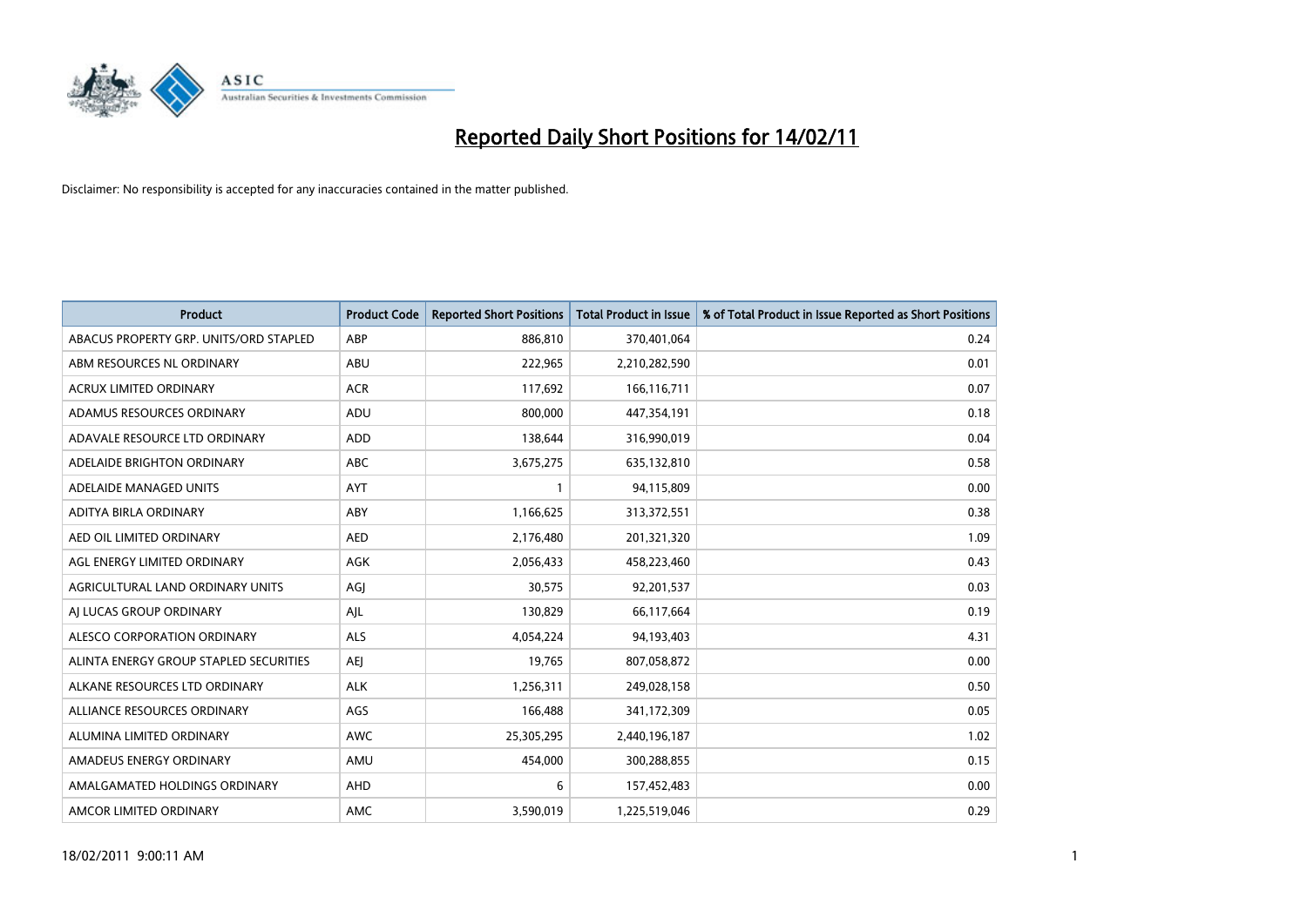

| <b>Product</b>                          | <b>Product Code</b> | <b>Reported Short Positions</b> | <b>Total Product in Issue</b> | % of Total Product in Issue Reported as Short Positions |
|-----------------------------------------|---------------------|---------------------------------|-------------------------------|---------------------------------------------------------|
| AMP CAPITAL CHINA ORDINARY UNITS        | AGF                 | 65,310                          | 337,034,455                   | 0.02                                                    |
| AMP LIMITED ORDINARY                    | AMP                 | 18,464,203                      | 2,094,424,200                 | 0.84                                                    |
| AMPELLA MINING ORDINARY                 | <b>AMX</b>          | 382,089                         | 202,975,108                   | 0.18                                                    |
| ANATOLIA MIN DEV LTD CDI 1:1 DEF SET    | AQG                 | 34,600                          | 138,844,389                   | 0.02                                                    |
| ANSELL LIMITED ORDINARY                 | <b>ANN</b>          | 4,529,689                       | 133,007,903                   | 3.41                                                    |
| ANTARES ENERGY LTD ORDINARY             | <b>AZZ</b>          | 1,967,874                       | 299,333,110                   | 0.66                                                    |
| ANZ BANKING GRP LTD ORDINARY            | <b>ANZ</b>          | 11,573,594                      | 2,596,103,390                 | 0.42                                                    |
| APA GROUP STAPLED SECURITIES            | <b>APA</b>          | 4,842,335                       | 551,689,118                   | 0.89                                                    |
| APEX MINERALS NL ORDINARY               | <b>AXM</b>          | 885,146                         | 3,917,819,915                 | 0.02                                                    |
| APN EUROPEAN RETAIL UNITS STAPLED SEC.  | <b>AEZ</b>          | 11,832                          | 544,910,660                   | 0.00                                                    |
| APN NEWS & MEDIA ORDINARY               | <b>APN</b>          | 18,338,948                      | 606,084,019                   | 3.04                                                    |
| AQUARIUS PLATINUM. ORDINARY             | <b>AOP</b>          | 2,764,651                       | 463,241,295                   | 0.60                                                    |
| AQUILA RESOURCES ORDINARY               | <b>AQA</b>          | 2,803,364                       | 374,314,049                   | 0.74                                                    |
| ARAFURA RESOURCE LTD ORDINARY           | <b>ARU</b>          | 2,805,239                       | 367,930,342                   | 0.77                                                    |
| ARB CORPORATION ORDINARY                | ARP                 | 31,562                          | 72,481,302                    | 0.04                                                    |
| ARDENT LEISURE GROUP STAPLED SECURITIES | AAD                 | 2,144,376                       | 312,836,274                   | 0.69                                                    |
| ARISTOCRAT LEISURE ORDINARY             | <b>ALL</b>          | 27,688,805                      | 533,983,910                   | 5.20                                                    |
| <b>ASCIANO LIMITED ORDINARY</b>         | <b>AIO</b>          | 26,177,019                      | 2,926,103,883                 | 0.92                                                    |
| ASG GROUP LIMITED ORDINARY              | <b>ASZ</b>          | 11,996                          | 168,247,718                   | 0.00                                                    |
| ASPEN GROUP ORD/UNITS STAPLED           | <b>APZ</b>          | 1,051,926                       | 588,269,075                   | 0.16                                                    |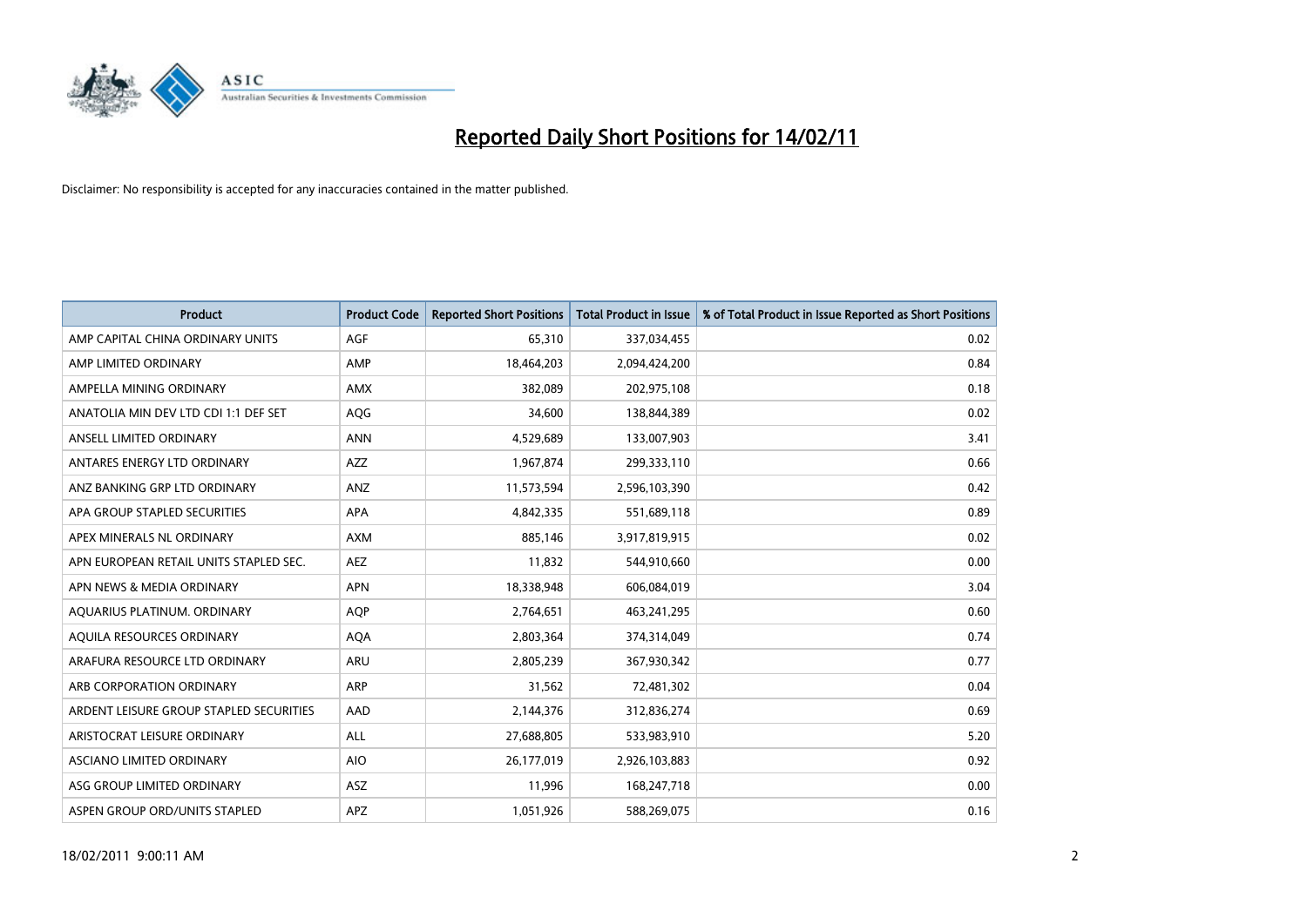

| <b>Product</b>                          | <b>Product Code</b> | <b>Reported Short Positions</b> | <b>Total Product in Issue</b> | % of Total Product in Issue Reported as Short Positions |
|-----------------------------------------|---------------------|---------------------------------|-------------------------------|---------------------------------------------------------|
| ASTIVITA RENEWABLES ORDINARY            | <b>AIR</b>          | 150,000                         | 23,170,005                    | 0.65                                                    |
| ASTON RES LTD ORDINARY                  | <b>AZT</b>          | 8,125                           | 204,527,604                   | 0.00                                                    |
| ASTRO JAP PROP GROUP STAPLED SECURITIES | AJA                 | 18,992                          | 50,821,741                    | 0.04                                                    |
| ASX LIMITED ORDINARY                    | ASX                 | 1,098,055                       | 175,136,729                   | 0.61                                                    |
| ATLANTIC LIMITED ORDINARY               | ATI                 | 499,372                         | 110,845,957                   | 0.45                                                    |
| ATLAS IRON LIMITED ORDINARY             | <b>AGO</b>          | 26,825,333                      | 547,089,119                   | 4.92                                                    |
| AUCKLAND INTERNATION ORDINARY           | <b>AIA</b>          | 54                              | 1,317,999,066                 | 0.00                                                    |
| AURORA OIL & GAS ORDINARY               | <b>AUT</b>          | 450,722                         | 403,437,342                   | 0.12                                                    |
| AUSDRILL LIMITED ORDINARY               | ASL                 | 242,469                         | 262,933,906                   | 0.09                                                    |
| AUSENCO LIMITED ORDINARY                | AAX                 | 3,921,874                       | 122,427,576                   | 3.18                                                    |
| AUSTAL LIMITED ORDINARY                 | ASB                 | 146,350                         | 188,069,638                   | 0.07                                                    |
| <b>AUSTAR UNITED ORDINARY</b>           | <b>AUN</b>          | 14,955,136                      | 1,271,357,418                 | 1.17                                                    |
| AUSTBROKERS HOLDINGS ORDINARY           | <b>AUB</b>          | $\overline{2}$                  | 54,339,433                    | 0.00                                                    |
| AUSTEREO GROUP LTD. ORDINARY            | <b>AEO</b>          | 63,778                          | 344,783,708                   | 0.02                                                    |
| AUSTIN ENGINEERING ORDINARY             | ANG                 | 18,613                          | 71,614,403                    | 0.02                                                    |
| <b>AUSTRALAND ASSETS ASSETS</b>         | AAZPB               | 1,168                           | 2,750,000                     | 0.04                                                    |
| AUSTRALAND PROPERTY STAPLED SECURITY    | <b>ALZ</b>          | 692,170                         | 576,837,197                   | 0.10                                                    |
| AUSTRALIAN AGRICULT. ORDINARY           | AAC                 | 4,610,475                       | 264,264,459                   | 1.73                                                    |
| <b>AUSTRALIAN EDUCATION UNITS</b>       | <b>AEU</b>          | 625,000                         | 134,973,383                   | 0.46                                                    |
| AUSTRALIAN INFRASTR, UNITS/ORDINARY     | <b>AIX</b>          | 344,136                         | 620,733,944                   | 0.07                                                    |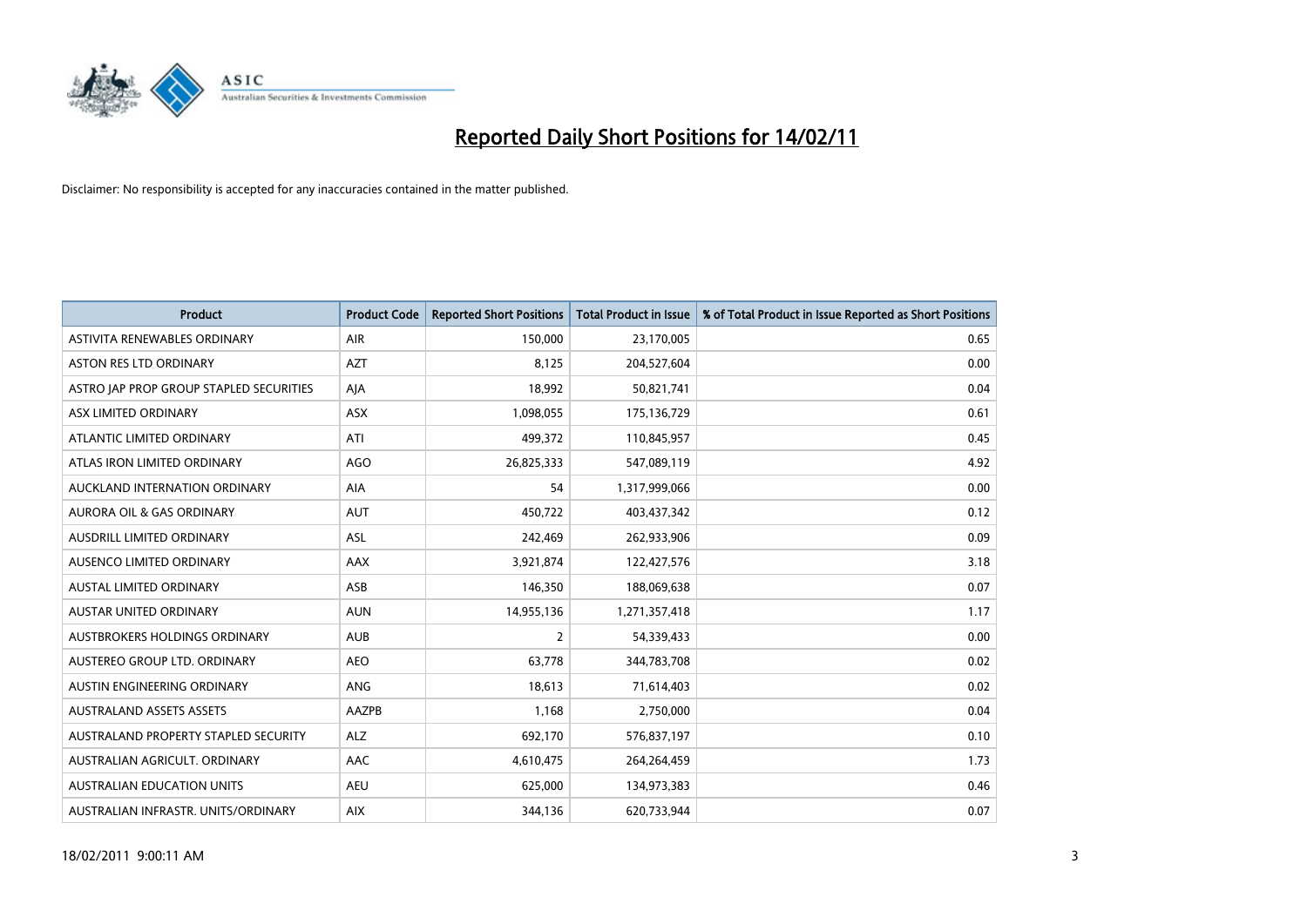

| Product                               | <b>Product Code</b> | <b>Reported Short Positions</b> | <b>Total Product in Issue</b> | % of Total Product in Issue Reported as Short Positions |
|---------------------------------------|---------------------|---------------------------------|-------------------------------|---------------------------------------------------------|
| AUSTRALIAN MINES LTD ORDINARY         | <b>AUZ</b>          | 1,400,000                       | 396,909,195                   | 0.35                                                    |
| AUSTRALIAN PHARM, ORDINARY            | API                 | 1,175,029                       | 488,115,883                   | 0.23                                                    |
| AUTOMOTIVE HOLDINGS ORDINARY          | <b>AHE</b>          | 501,991                         | 226,387,577                   | 0.21                                                    |
| AVEXA LIMITED ORDINARY                | <b>AVX</b>          | 243,657                         | 847,688,779                   | 0.03                                                    |
| AVIENNINGS LIMITED ORDINARY           | AVI                 | 52,000                          | 274,588,694                   | 0.02                                                    |
| AVOCA RESOURCES ORDINARY              | <b>AVO</b>          | 262,257                         | 303,301,781                   | 0.09                                                    |
| AWE LIMITED ORDINARY                  | <b>AWE</b>          | 4,619,360                       | 521,871,941                   | 0.86                                                    |
| AXA ASIA PACIFIC ORDINARY             | <b>AXA</b>          | 5,215,702                       | 2,067,095,545                 | 0.26                                                    |
| <b>BANDANNA ENERGY ORDINARY</b>       | <b>BND</b>          | 46,933                          | 426,265,482                   | 0.01                                                    |
| BANK OF OUEENSLAND, ORDINARY          | <b>BOQ</b>          | 1,617,620                       | 222,072,957                   | 0.73                                                    |
| <b>BANNERMAN RESOURCES ORDINARY</b>   | <b>BMN</b>          | 33,500                          | 234,435,934                   | 0.01                                                    |
| <b>BASS STRAIT OIL CO ORDINARY</b>    | <b>BAS</b>          | 1,482                           | 291,030,250                   | 0.00                                                    |
| <b>BATHURST RESOURCES ORDINARY</b>    | <b>BTU</b>          | 4,047,586                       | 613,291,330                   | 0.66                                                    |
| <b>BAUXITE RESOURCE LTD ORDINARY</b>  | <b>BAU</b>          | 298,392                         | 234,379,896                   | 0.13                                                    |
| BEACH ENERGY LIMITED ORDINARY         | <b>BPT</b>          | 2,141,089                       | 1,099,021,290                 | 0.20                                                    |
| BEADELL RESOURCE LTD ORDINARY         | <b>BDR</b>          | 37,019                          | 622,097,828                   | 0.01                                                    |
| BENDIGO AND ADELAIDE ORDINARY         | <b>BEN</b>          | 5,916,169                       | 357,625,053                   | 1.63                                                    |
| BENDIGO AND ADELAIDE RESET PREFERENCE | <b>BENPB</b>        | 135,205                         | 900,000                       | 15.02                                                   |
| BERKELEY RESOURCES ORDINARY           | <b>BKY</b>          | 707,171                         | 158,935,898                   | 0.44                                                    |
| BETASHARES ASX FIN ETF UNITS          | <b>OFN</b>          | 321,670                         | 4,509,251                     | 7.14                                                    |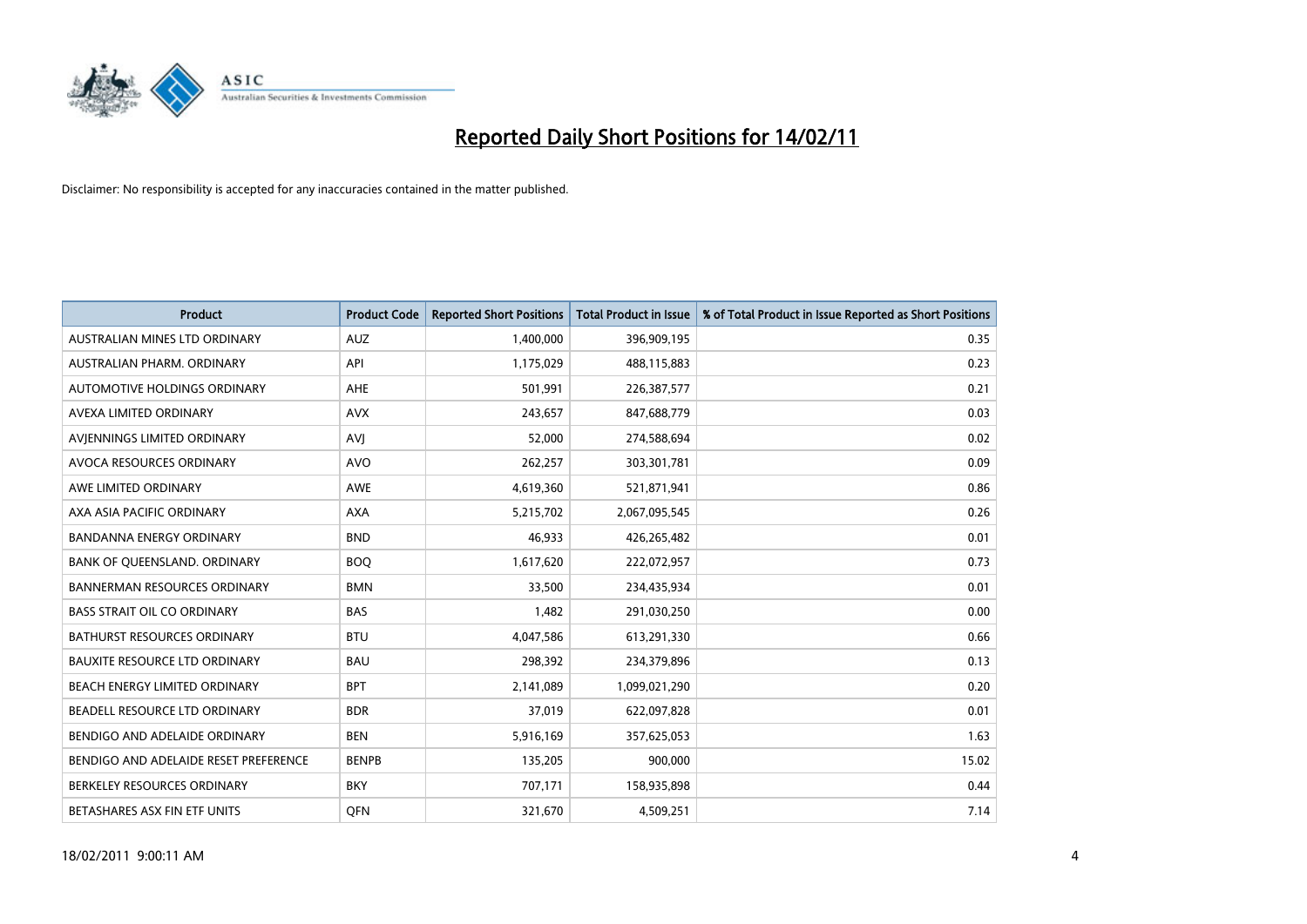

| <b>Product</b>                           | <b>Product Code</b> | <b>Reported Short Positions</b> | Total Product in Issue | % of Total Product in Issue Reported as Short Positions |
|------------------------------------------|---------------------|---------------------------------|------------------------|---------------------------------------------------------|
| BETASHARES ASX RES ETF UNITS             | <b>ORE</b>          | 120,000                         | 4,519,432              | 2.66                                                    |
| BHP BILLITON LIMITED ORDINARY            | <b>BHP</b>          | 21,268,544                      | 3,356,081,497          | 0.63                                                    |
| <b>BILLABONG ORDINARY</b>                | <b>BBG</b>          | 10,860,672                      | 253,613,826            | 4.26                                                    |
| <b>BIOTA HOLDINGS ORDINARY</b>           | <b>BTA</b>          | 2,404,953                       | 180,805,565            | 1.33                                                    |
| <b>BISALLOY STEEL ORDINARY</b>           | <b>BIS</b>          | 84,480                          | 216,455,965            | 0.04                                                    |
| BKI INVESTMENT LTD ORDINARY              | BKI                 | 508                             | 420,919,092            | 0.00                                                    |
| <b>BLACKTHORN RESOURCES ORDINARY</b>     | <b>BTR</b>          | 35,848                          | 106,885,300            | 0.03                                                    |
| <b>BLUESCOPE STEEL LTD ORDINARY</b>      | <b>BSL</b>          | 42,061,179                      | 1,842,207,385          | 2.27                                                    |
| <b>BOART LONGYEAR ORDINARY</b>           | <b>BLY</b>          | 3,652,525                       | 461,163,412            | 0.80                                                    |
| <b>BOOM LOGISTICS ORDINARY</b>           | <b>BOL</b>          | 337,999                         | 461,500,712            | 0.07                                                    |
| BORAL LIMITED. ORDINARY                  | <b>BLD</b>          | 29,138,366                      | 724,446,767            | 4.01                                                    |
| BOTSWANA METALS LTD ORDINARY             | <b>BML</b>          | 7,000                           | 107,787,762            | 0.01                                                    |
| <b>BOW ENERGY LIMITED ORDINARY</b>       | <b>BOW</b>          | 723,715                         | 348,972,041            | 0.20                                                    |
| <b>BRADKEN LIMITED ORDINARY</b>          | <b>BKN</b>          | 880,594                         | 139,639,929            | 0.62                                                    |
| <b>BRAMBLES LIMITED ORDINARY</b>         | <b>BXB</b>          | 9,383,882                       | 1,450,669,836          | 0.62                                                    |
| <b>BREVILLE GROUP LTD ORDINARY</b>       | <b>BRG</b>          | 2.740                           | 129,615,322            | 0.00                                                    |
| <b>BRICKWORKS LIMITED ORDINARY</b>       | <b>BKW</b>          | 113,890                         | 147,567,333            | 0.08                                                    |
| <b>BROCKMAN RESOURCES ORDINARY</b>       | <b>BRM</b>          | 85,268                          | 144,803,151            | 0.06                                                    |
| BT INVESTMENT MNGMNT ORDINARY            | <b>BTT</b>          | 554,785                         | 160,000,000            | 0.35                                                    |
| <b>BUNNINGS WAREHOUSE ORDINARY UNITS</b> | <b>BWP</b>          | 1,039,337                       | 427,042,646            | 0.24                                                    |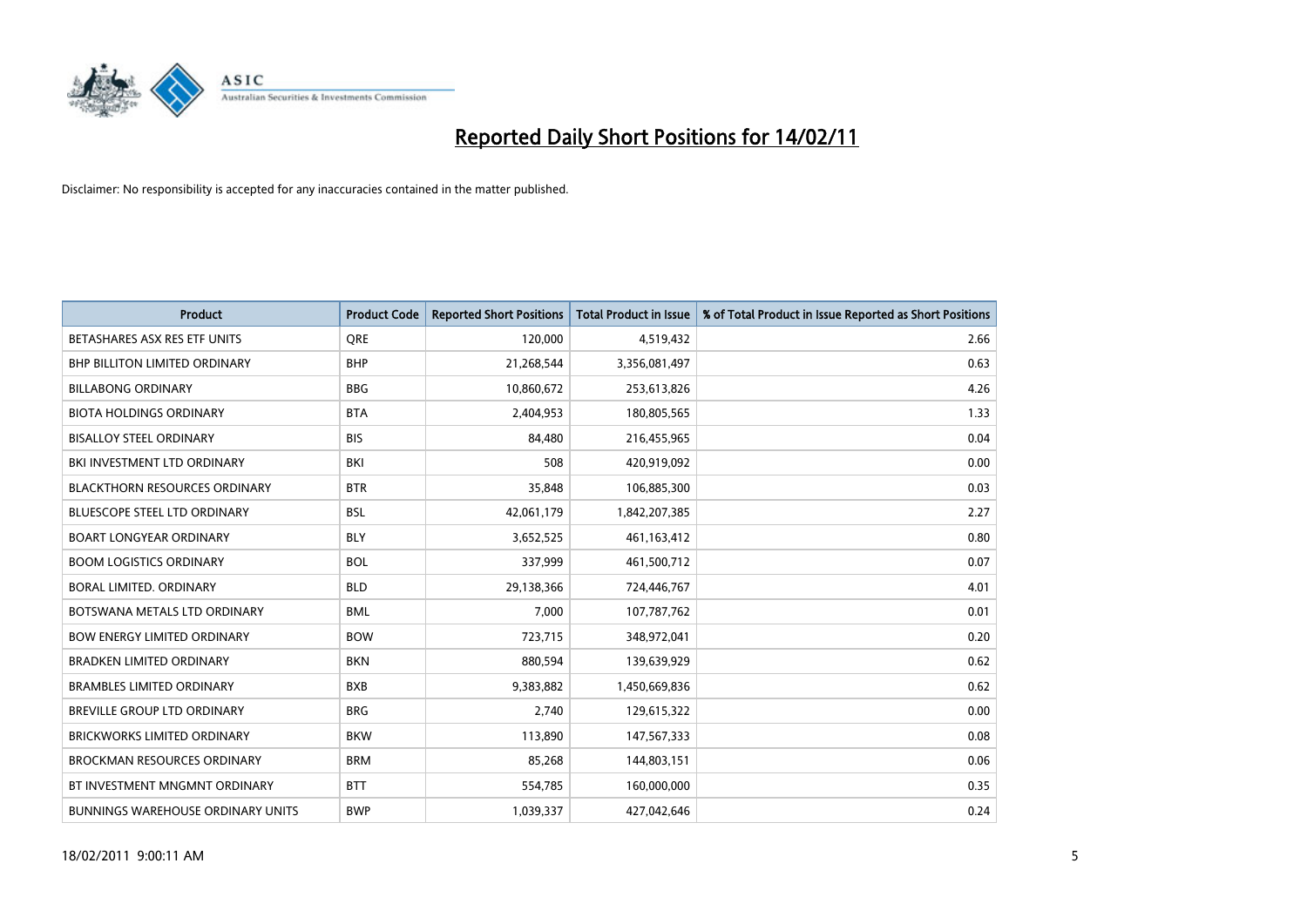

| <b>Product</b>                        | <b>Product Code</b> | <b>Reported Short Positions</b> | <b>Total Product in Issue</b> | % of Total Product in Issue Reported as Short Positions |
|---------------------------------------|---------------------|---------------------------------|-------------------------------|---------------------------------------------------------|
| <b>BUREY GOLD LIMITED ORDINARY</b>    | <b>BYR</b>          | 314,418                         | 247,968,277                   | 0.13                                                    |
| <b>BURU ENERGY ORDINARY</b>           | <b>BRU</b>          | 155,589                         | 182,780,549                   | 0.09                                                    |
| CABCHARGE AUSTRALIA ORDINARY          | CAB                 | 903,430                         | 120,437,014                   | 0.74                                                    |
| CALTEX AUSTRALIA ORDINARY             | <b>CTX</b>          | 5,094,759                       | 270,000,000                   | 1.87                                                    |
| <b>CAMPBELL BROTHERS ORDINARY</b>     | CPB                 | 56,012                          | 67,503,411                    | 0.08                                                    |
| CAPE LAMBERT RES LTD ORDINARY         | <b>CFE</b>          | 2,148,052                       | 588,183,880                   | 0.36                                                    |
| <b>CAPRAL LIMITED ORDINARY</b>        | CAA                 | 1,131,161                       | 387,898,255                   | 0.29                                                    |
| <b>CARBON ENERGY ORDINARY</b>         | <b>CNX</b>          | 1,218,726                       | 670,872,650                   | 0.17                                                    |
| CARDNO LIMITED ORDINARY               | CDD                 | 13,922                          | 106,250,491                   | 0.01                                                    |
| CARNARVON PETROLEUM ORDINARY          | <b>CVN</b>          | 3,334,889                       | 687,820,634                   | 0.50                                                    |
| <b>CARNEGIE WAVE ENERGY ORDINARY</b>  | <b>CWE</b>          | 83,000                          | 859,087,627                   | 0.01                                                    |
| <b>CARPATHIAN RESOURCES ORDINARY</b>  | <b>CPN</b>          | 75,000                          | 265,533,501                   | 0.03                                                    |
| CARPENTARIA EXP. LTD ORDINARY         | CAP                 | 9.777                           | 94,341,301                    | 0.01                                                    |
| CARRICK GOLD LIMITED ORDINARY         | <b>CRK</b>          | 25,680                          | 139,500,000                   | 0.02                                                    |
| CARSALES.COM LTD ORDINARY             | <b>CRZ</b>          | 4,128,613                       | 234,073,300                   | 1.75                                                    |
| CASH CONVERTERS ORD/DIV ACCESS        | CCV                 | 255,802                         | 379,761,025                   | 0.06                                                    |
| <b>CASPIAN OIL &amp; GAS ORDINARY</b> | <b>CIG</b>          | 50,000                          | 1,331,500,513                 | 0.00                                                    |
| CATALPA RESOURCES ORDINARY            | CAH                 | 341,361                         | 177,954,355                   | 0.19                                                    |
| <b>CAZALY RESOURCES ORDINARY</b>      | CAZ                 | 1,150                           | 110,291,702                   | 0.00                                                    |
| <b>CEC GROUP LIMITED ORDINARY</b>     | <b>CEG</b>          | 1,750                           | 79,662,662                    | 0.00                                                    |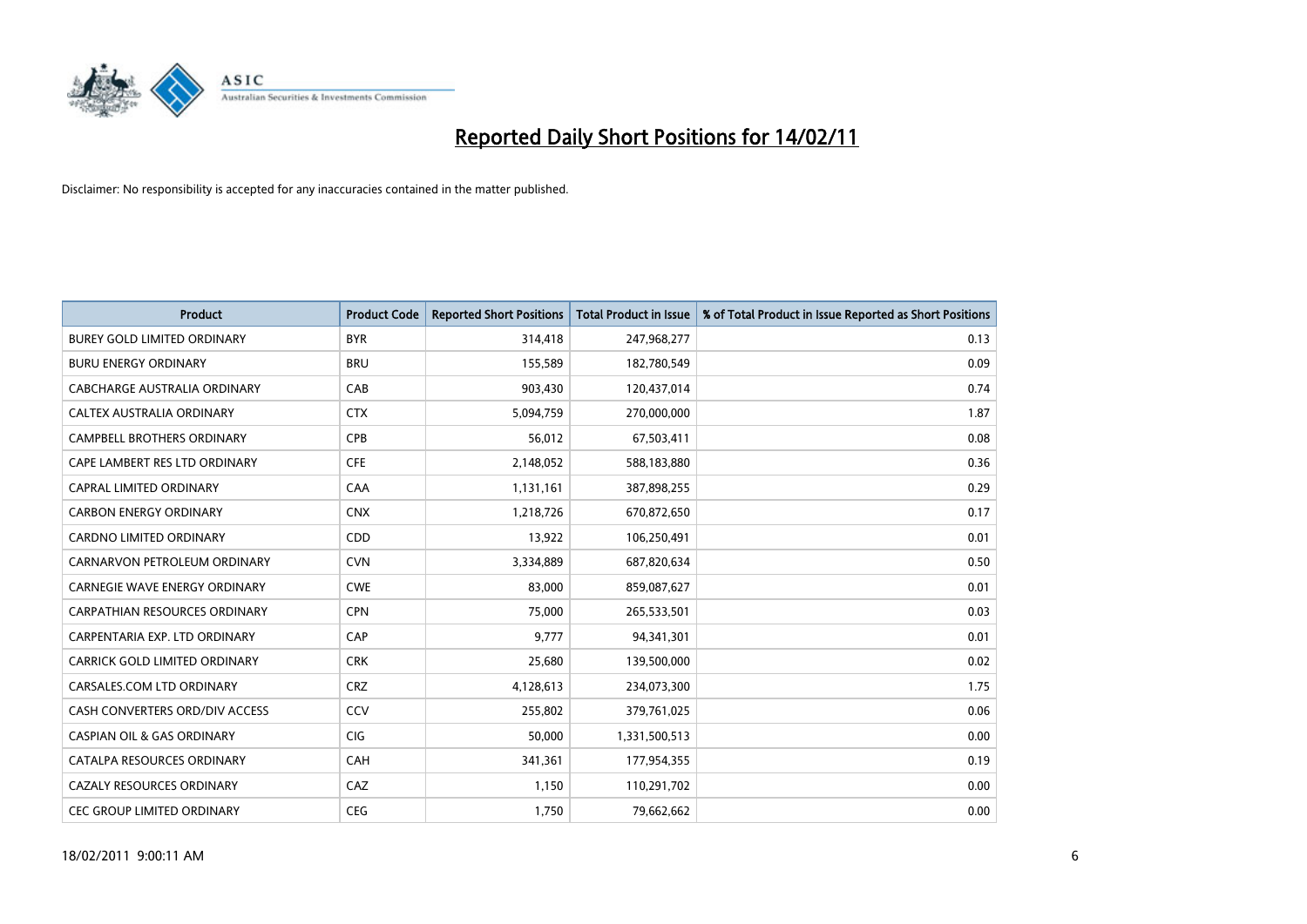

| <b>Product</b>                                | <b>Product Code</b> | <b>Reported Short Positions</b> | <b>Total Product in Issue</b> | % of Total Product in Issue Reported as Short Positions |
|-----------------------------------------------|---------------------|---------------------------------|-------------------------------|---------------------------------------------------------|
| <b>CELLNET GROUP ORDINARY</b>                 | <b>CLT</b>          | 1,342                           | 69,875,723                    | 0.00                                                    |
| CENTRAL PETROLEUM ORDINARY                    | <b>CTP</b>          | 163,513                         | 982,298,842                   | 0.02                                                    |
| CENTREBET INTERNAT, ORDINARY                  | <b>CIL</b>          | 11,582                          | 87,764,414                    | 0.01                                                    |
| CENTRO PROPERTIES UNITS/ORD STAPLED           | <b>CNP</b>          | 375,072                         | 972,414,514                   | 0.03                                                    |
| <b>CENTRO RETAIL GROUP STAPLED SECURITIES</b> | <b>CER</b>          | 1,028,277                       | 2,286,399,424                 | 0.05                                                    |
| <b>CERAMIC FUEL CELLS ORDINARY</b>            | <b>CFU</b>          | 1,701,956                       | 1,201,353,566                 | 0.13                                                    |
| <b>CFS RETAIL PROPERTY UNITS</b>              | <b>CFX</b>          | 36,735,729                      | 2,825,628,530                 | 1.30                                                    |
| <b>CGA MINING LIMITED ORDINARY</b>            | <b>CGX</b>          | 1,600                           | 333,265,726                   | 0.00                                                    |
| CHALLENGER DIV.PRO. STAPLED UNITS             | <b>CDI</b>          | 35,914                          | 913,426,007                   | 0.00                                                    |
| <b>CHALLENGER INFRAST, STAPLED UNITS</b>      | <b>CIF</b>          | 316,130                         | 316,223,785                   | 0.10                                                    |
| <b>CHALLENGER LIMITED ORDINARY</b>            | <b>CGF</b>          | 4,858,688                       | 501,959,841                   | 0.95                                                    |
| <b>CHANDLER MACLEOD LTD ORDINARY</b>          | <b>CMG</b>          | 143,942                         | 422,031,685                   | 0.03                                                    |
| CHARTER HALL GROUP STAPLED US PROHIBIT.       | CHC                 | 580,205                         | 306,341,814                   | 0.18                                                    |
| <b>CHARTER HALL OFFICE UNIT</b>               | COO                 | 1,698,313                       | 493,319,730                   | 0.34                                                    |
| <b>CHARTER HALL RETAIL UNITS</b>              | <b>COR</b>          | 266,049                         | 305,810,723                   | 0.08                                                    |
| CHEMGENEX PHARMACEUT ORDINARY                 | <b>CXS</b>          | 89,061                          | 283,348,870                   | 0.03                                                    |
| CITIGOLD CORP LTD ORDINARY                    | <b>CTO</b>          | 2,114,790                       | 1,040,278,301                 | 0.21                                                    |
| CLINUVEL PHARMACEUT. ORDINARY                 | <b>CUV</b>          | 4,127                           | 30,379,956                    | 0.01                                                    |
| <b>CLOUGH LIMITED ORDINARY</b>                | <b>CLO</b>          | 814,544                         | 770,916,269                   | 0.10                                                    |
| <b>COAL &amp; ALLIED ORDINARY</b>             | <b>CNA</b>          | 1,327                           | 86,584,735                    | 0.00                                                    |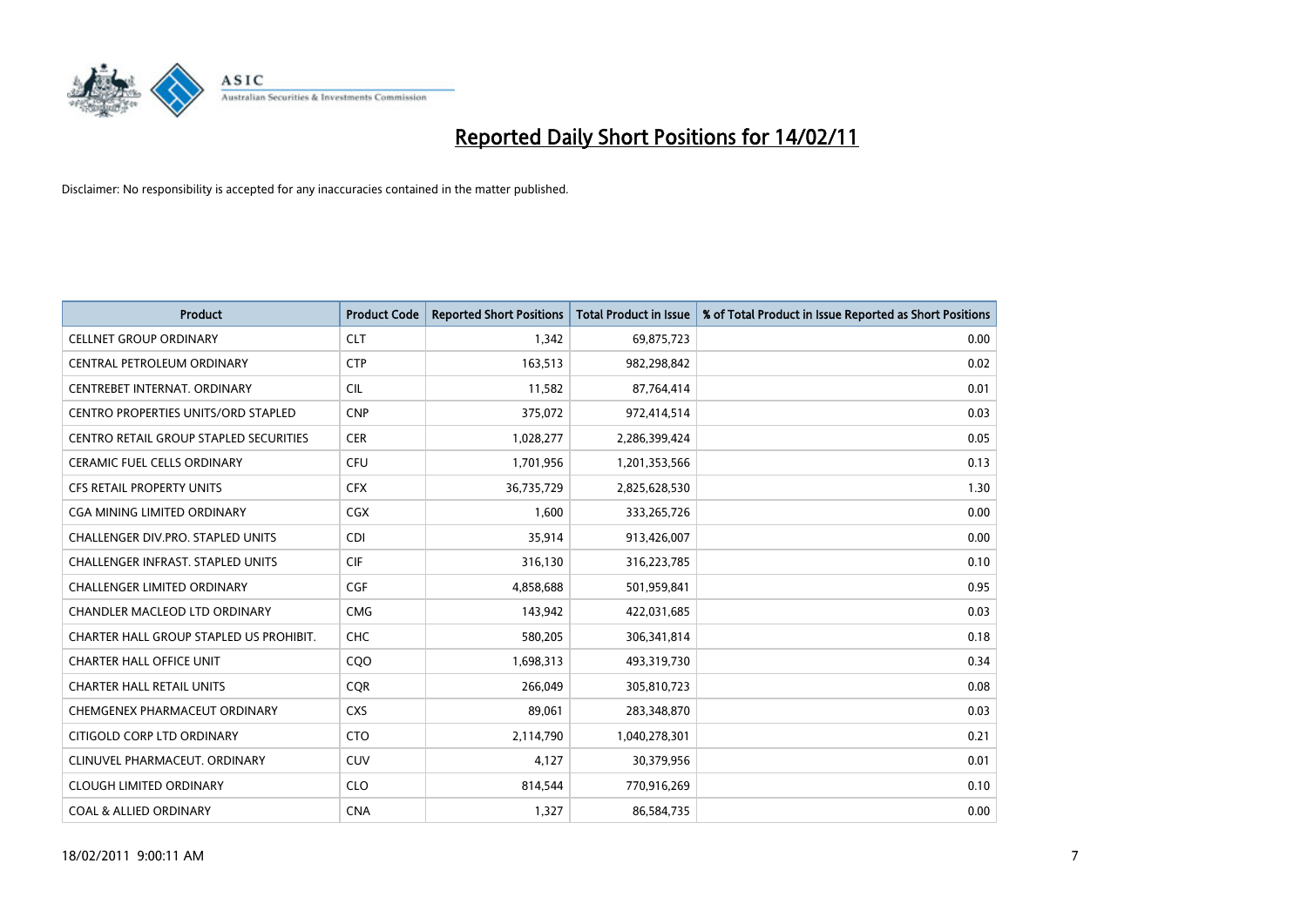

| <b>Product</b>                          | <b>Product Code</b> | <b>Reported Short Positions</b> | Total Product in Issue | % of Total Product in Issue Reported as Short Positions |
|-----------------------------------------|---------------------|---------------------------------|------------------------|---------------------------------------------------------|
| COAL OF AFRICA LTD ORDINARY             | <b>CZA</b>          | 1,490,765                       | 530,514,663            | 0.28                                                    |
| <b>COALSPUR MINES LTD ORDINARY</b>      | <b>CPL</b>          | 1,585,173                       | 487,760,453            | 0.33                                                    |
| COCA-COLA AMATIL ORDINARY               | <b>CCL</b>          | 5,103,455                       | 756,004,067            | 0.66                                                    |
| COCHLEAR LIMITED ORDINARY               | <b>COH</b>          | 1,056,191                       | 56,669,257             | 1.86                                                    |
| <b>COCKATOO COAL ORDINARY</b>           | <b>COK</b>          | 1,785,412                       | 1,016,096,908          | 0.18                                                    |
| COFFEY INTERNATIONAL ORDINARY           | <b>COF</b>          | 184,413                         | 132,577,523            | 0.14                                                    |
| COMMONWEALTH BANK, ORDINARY             | <b>CBA</b>          | 13,189,789                      | 1,548,907,074          | 0.84                                                    |
| <b>COMMONWEALTH PROP ORDINARY UNITS</b> | <b>CPA</b>          | 19,176,162                      | 2,449,599,711          | 0.78                                                    |
| <b>COMPASS RESOURCES ORDINARY</b>       | <b>CMR</b>          | 160,952                         | 147,402,920            | 0.11                                                    |
| <b>COMPUTERSHARE LTD ORDINARY</b>       | <b>CPU</b>          | 2,132,790                       | 555,664,059            | 0.38                                                    |
| <b>CONDOR METALS LTD ORDINARY</b>       | <b>CNK</b>          | 4,238                           | 65,000,000             | 0.01                                                    |
| CONNECTEAST GROUP STAPLED               | <b>CEU</b>          | 47,318,354                      | 3,940,145,951          | 1.21                                                    |
| CONSOLIDATED MEDIA, ORDINARY            | <b>CMI</b>          | 2,190,932                       | 561,834,996            | 0.38                                                    |
| CONTANGO MICROCAP ORDINARY              | <b>CTN</b>          | 7,500                           | 145,708,783            | 0.01                                                    |
| CONTINENTAL COAL LTD ORDINARY           | CCC                 | 1,481,119                       | 1,980,616,757          | 0.07                                                    |
| <b>COOPER ENERGY LTD ORDINARY</b>       | <b>COE</b>          | 1,465,813                       | 292,576,001            | 0.49                                                    |
| <b>COPPER STRIKE LTD ORDINARY</b>       | <b>CSE</b>          | 714                             | 129,455,571            | 0.00                                                    |
| <b>CORDLIFE LIMITED ORDINARY</b>        | CBB                 |                                 | 145,360,920            | 0.00                                                    |
| <b>COUNT FINANCIAL ORDINARY</b>         | COU                 | 691,875                         | 262,212,976            | 0.27                                                    |
| <b>CRANE GROUP LIMITED ORDINARY</b>     | <b>CRG</b>          | 1,559,094                       | 79,110,667             | 1.96                                                    |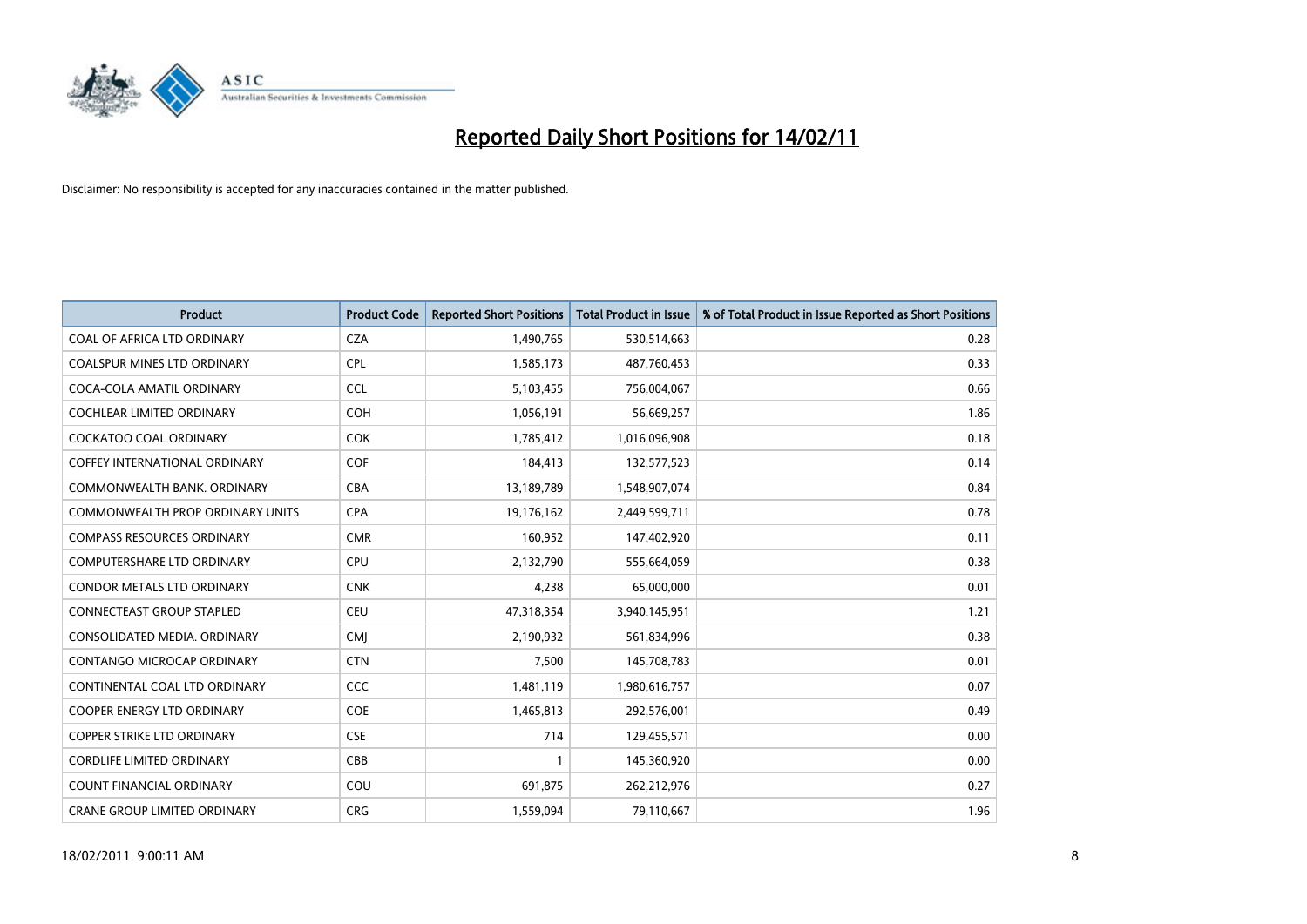

| <b>Product</b>                          | <b>Product Code</b> | <b>Reported Short Positions</b> | <b>Total Product in Issue</b> | % of Total Product in Issue Reported as Short Positions |
|-----------------------------------------|---------------------|---------------------------------|-------------------------------|---------------------------------------------------------|
| <b>CRESCENT GOLD ORDINARY</b>           | <b>CRE</b>          | 299,112                         | 1,063,487,177                 | 0.03                                                    |
| <b>CROMWELL PROP STAPLED SECURITIES</b> | <b>CMW</b>          | 80,652                          | 910,985,951                   | 0.01                                                    |
| <b>CROWN LIMITED ORDINARY</b>           | <b>CWN</b>          | 3,228,615                       | 754,131,800                   | 0.41                                                    |
| <b>CSG LIMITED ORDINARY</b>             | CSV                 | 695,458                         | 244,933,695                   | 0.28                                                    |
| <b>CSL LIMITED ORDINARY</b>             | <b>CSL</b>          | 9,567,817                       | 544,690,565                   | 1.74                                                    |
| <b>CSR LIMITED ORDINARY</b>             | <b>CSR</b>          | 7,571,902                       | 1,517,909,514                 | 0.51                                                    |
| <b>CUDECO LIMITED ORDINARY</b>          | CDU                 | 718,884                         | 145,512,643                   | 0.49                                                    |
| <b>CUSTOMERS LIMITED ORDINARY</b>       | <b>CUS</b>          | 139,044                         | 134,869,357                   | 0.10                                                    |
| DART ENERGY LTD ORDINARY                | <b>DTE</b>          | 328,401                         | 548,938,184                   | 0.06                                                    |
| DAVID JONES LIMITED ORDINARY            | <b>DJS</b>          | 21,459,469                      | 514,034,694                   | 4.15                                                    |
| DECMIL GROUP LIMITED ORDINARY           | <b>DCG</b>          | 17,397                          | 124,204,568                   | 0.01                                                    |
| DEEP YELLOW LIMITED ORDINARY            | <b>DYL</b>          | 15,876                          | 1,127,084,458                 | 0.00                                                    |
| DEVINE LIMITED ORDINARY                 | <b>DVN</b>          | 1,000                           | 634,918,223                   | 0.00                                                    |
| DEXUS PROPERTY GROUP STAPLED UNITS      | <b>DXS</b>          | 13,599,067                      | 4,839,024,176                 | 0.29                                                    |
| DISCOVERY METALS LTD ORDINARY           | <b>DML</b>          | 232,451                         | 436,628,231                   | 0.06                                                    |
| <b>DOMINION MINING ORDINARY</b>         | <b>DOM</b>          | 83,066                          | 103,520,259                   | 0.08                                                    |
| DOMINO PIZZA ENTERPR ORDINARY           | <b>DMP</b>          | 3                               | 68,407,674                    | 0.00                                                    |
| DOWNER EDI LIMITED ORDINARY             | <b>DOW</b>          | 7,691,417                       | 343,178,483                   | 2.27                                                    |
| DRILLSEARCH ENERGY ORDINARY             | <b>DLS</b>          | 7,042                           | 206,808,417                   | 0.00                                                    |
| DUET GROUP STAPLED US PROHIBIT.         | <b>DUE</b>          | 1,801,066                       | 887,304,690                   | 0.20                                                    |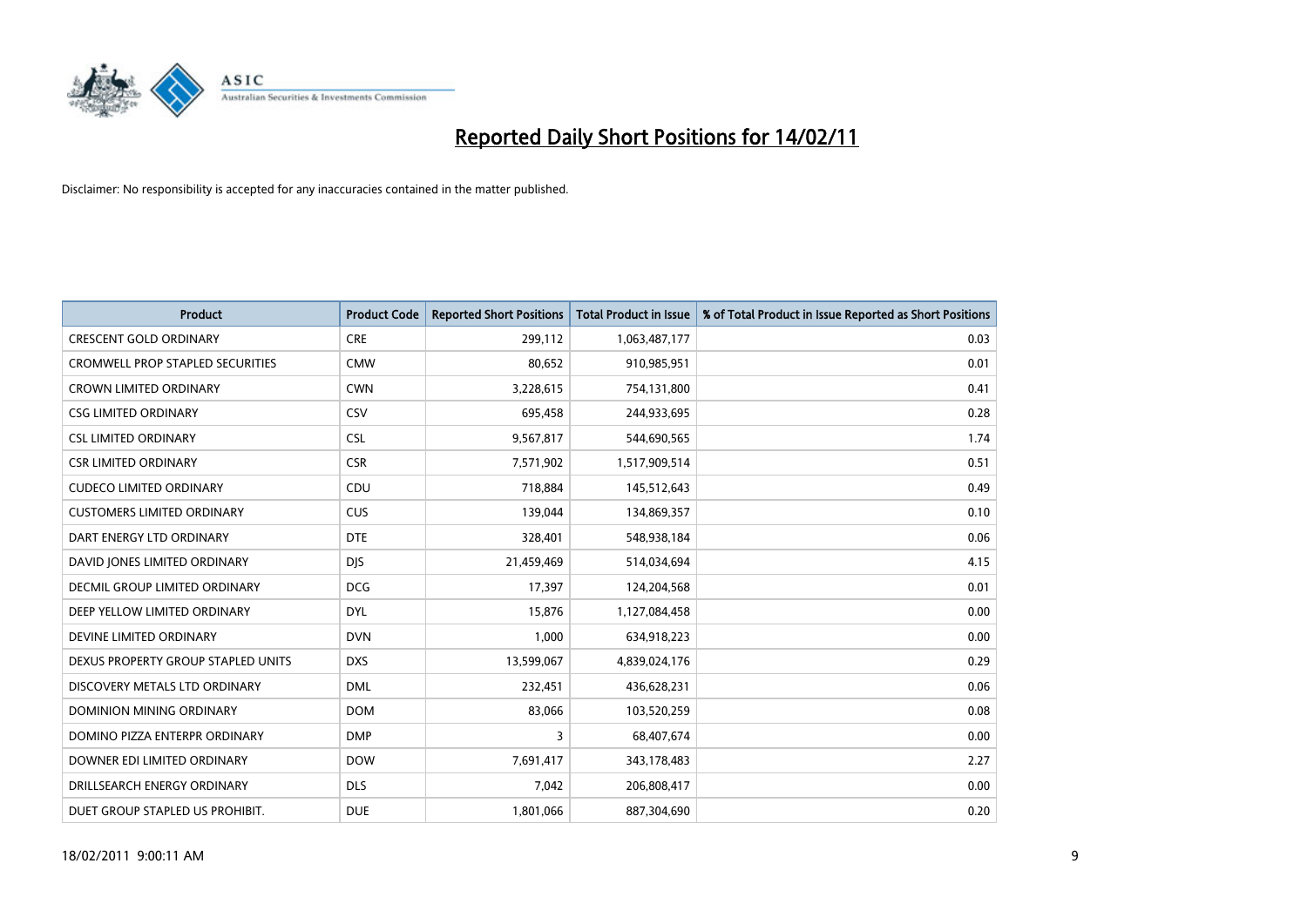

| <b>Product</b>                            | <b>Product Code</b> | <b>Reported Short Positions</b> | <b>Total Product in Issue</b> | % of Total Product in Issue Reported as Short Positions |
|-------------------------------------------|---------------------|---------------------------------|-------------------------------|---------------------------------------------------------|
| DULUXGROUP LIMITED ORDINARY               | <b>DLX</b>          | 2,422,883                       | 367,456,259                   | 0.66                                                    |
| DYESOL LIMITED ORDINARY                   | <b>DYE</b>          | 25,279                          | 143,442,197                   | 0.02                                                    |
| <b>EASTERN STAR GAS ORDINARY</b>          | ESG                 | 5,160,931                       | 991,567,041                   | 0.51                                                    |
| EDT RETAIL TRUST UNITS                    | <b>EDT</b>          | 99,457                          | 4,700,290,868                 | 0.00                                                    |
| <b>ELDERS LIMITED HYBRIDS</b>             | <b>ELDPA</b>        | 68,651                          | 1,500,000                     | 4.58                                                    |
| <b>ELDERS LIMITED ORDINARY</b>            | <b>ELD</b>          | 16,255,310                      | 448,598,480                   | 3.60                                                    |
| ELDORADO GOLD CORP CDI 1:1                | EAU                 | 146,980                         | 19,905,333                    | 0.75                                                    |
| ELEMENTAL MINERALS ORDINARY               | <b>ELM</b>          | 16,000                          | 152,622,927                   | 0.01                                                    |
| ELEMENTOS LIMITED ORDINARY                | <b>ELT</b>          | 8                               | 56,885,454                    | 0.00                                                    |
| ELIXIR PETROLEUM LTD ORDINARY             | <b>EXR</b>          | 324,400                         | 188,988,472                   | 0.17                                                    |
| <b>EMECO HOLDINGS ORDINARY</b>            | <b>EHL</b>          | 391,825                         | 631,237,586                   | 0.07                                                    |
| <b>ENERGY RESOURCES ORDINARY 'A'</b>      | ERA                 | 2,212,601                       | 190,737,934                   | 1.12                                                    |
| <b>ENERGY WORLD CORPOR, ORDINARY</b>      | <b>EWC</b>          | 16,852,118                      | 1,561,166,672                 | 1.09                                                    |
| <b>ENTEK ENERGY LTD ORDINARY</b>          | <b>ETE</b>          | 489.903                         | 287,692,535                   | 0.17                                                    |
| <b>ENTELLECT SOLUTIONS ORDINARY</b>       | <b>ESN</b>          | 464.050                         | 1,740,334,200                 | 0.03                                                    |
| <b>ENVESTRA LIMITED ORDINARY</b>          | <b>ENV</b>          | 1,801,699                       | 1,430,398,609                 | 0.12                                                    |
| EQUATORIAL RES LTD ORDINARY               | EQX                 | 4,809                           | 89,267,922                    | 0.01                                                    |
| EQUINOX MINERALS LTD CHESS DEPOSITARY INT | EQN                 | 2,469,344                       | 877,042,919                   | 0.28                                                    |
| <b>EVEREST FINANCIAL ORDINARY</b>         | EFG                 | 4,300                           | 251,442,316                   | 0.00                                                    |
| EXCO RESOURCES LTD ORDINARY               | EXS                 | 29,315                          | 346,494,187                   | 0.01                                                    |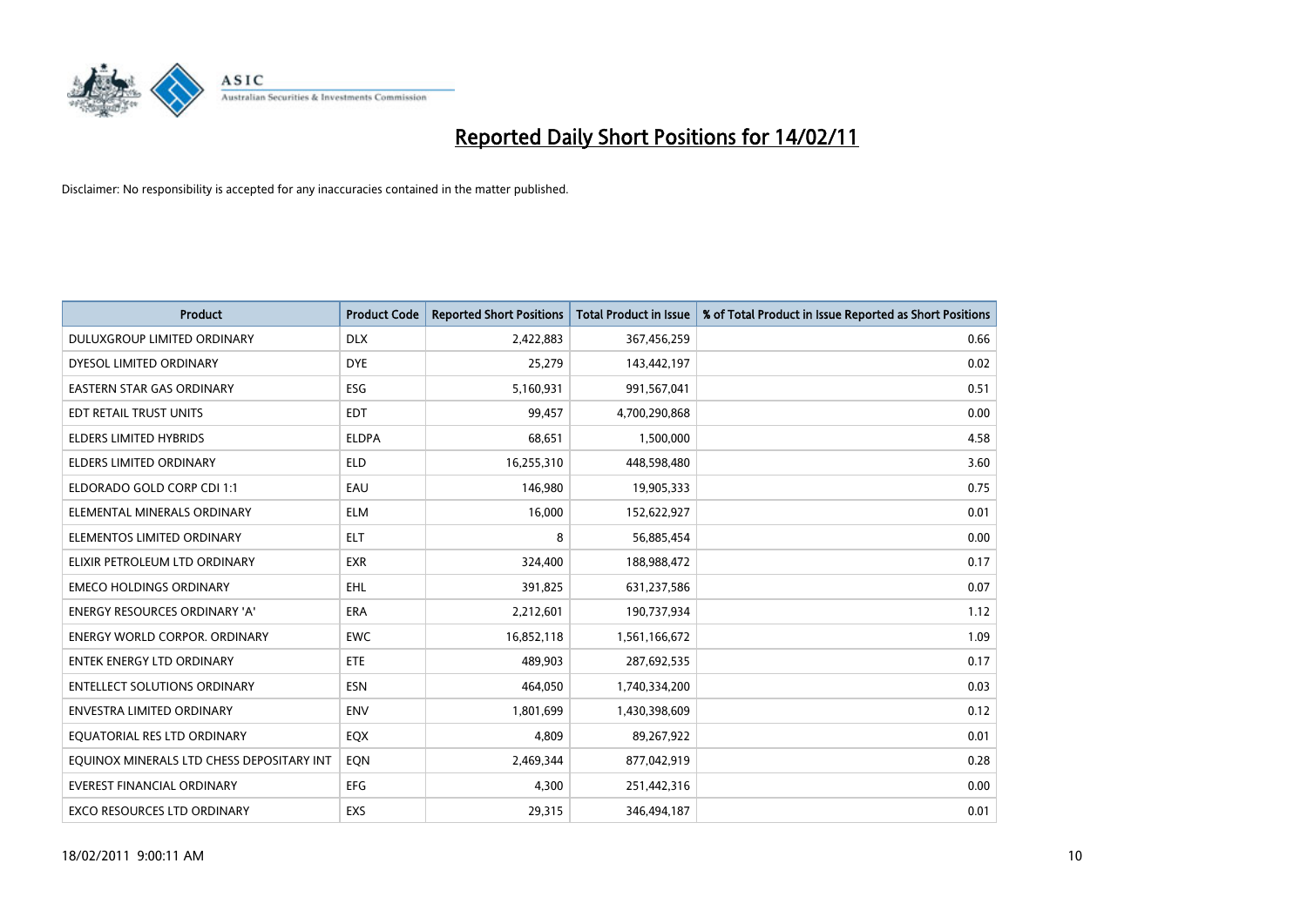

| <b>Product</b>                        | <b>Product Code</b> | <b>Reported Short Positions</b> | <b>Total Product in Issue</b> | % of Total Product in Issue Reported as Short Positions |
|---------------------------------------|---------------------|---------------------------------|-------------------------------|---------------------------------------------------------|
| <b>EXTRACT RESOURCES ORDINARY</b>     | <b>EXT</b>          | 578,546                         | 243,552,298                   | 0.24                                                    |
| FAIRFAX MEDIA LTD ORDINARY            | <b>FXI</b>          | 310,759,113                     | 2,351,955,725                 | 13.20                                                   |
| <b>FANTASTIC HOLDINGS ORDINARY</b>    | <b>FAN</b>          | 8,500                           | 102,739,538                   | 0.01                                                    |
| FAR LTD ORDINARY                      | <b>FAR</b>          | 664,906                         | 1,244,439,464                 | 0.05                                                    |
| <b>FERRAUS LIMITED ORDINARY</b>       | <b>FRS</b>          | 534,015                         | 205,700,890                   | 0.26                                                    |
| FISHER & PAYKEL APP. ORDINARY         | <b>FPA</b>          | 8,773,970                       | 724,235,162                   | 1.21                                                    |
| FISHER & PAYKEL H. ORDINARY           | <b>FPH</b>          | 2,701,574                       | 520,409,135                   | 0.52                                                    |
| FKP PROPERTY GROUP STAPLED SECURITIES | <b>FKP</b>          | 22,072,155                      | 1,174,033,185                 | 1.89                                                    |
| FLEETWOOD CORP ORDINARY               | <b>FWD</b>          | 91,200                          | 57,281,484                    | 0.16                                                    |
| FLETCHER BUILDING ORDINARY            | <b>FBU</b>          | 5,422,313                       | 611,250,393                   | 0.89                                                    |
| FLEXIGROUP LIMITED ORDINARY           | <b>FXL</b>          | 97,478                          | 275,472,492                   | 0.04                                                    |
| <b>FLIGHT CENTRE ORDINARY</b>         | <b>FLT</b>          | 2,765,183                       | 99,798,029                    | 2.78                                                    |
| FLINDERS MINES LTD ORDINARY           | <b>FMS</b>          | 21,695,295                      | 1,820,384,571                 | 1.18                                                    |
| <b>FORGE GROUP LIMITED ORDINARY</b>   | FGE                 | 58,318                          | 82,864,014                    | 0.07                                                    |
| FORTE ENERGY NL ORDINARY              | <b>FTE</b>          | 2,958,986                       | 669,756,735                   | 0.44                                                    |
| FORTESCUE METALS GRP ORDINARY         | <b>FMG</b>          | 12,423,026                      | 3,112,711,159                 | 0.40                                                    |
| <b>FOSTER'S GROUP ORDINARY</b>        | <b>FGL</b>          | 4,802,619                       | 1,935,386,127                 | 0.23                                                    |
| FTD CORPORATION ORDINARY              | <b>FTD</b>          | 8,088                           | 33,474,593                    | 0.02                                                    |
| FUNTASTIC LIMITED ORDINARY            | <b>FUN</b>          | 322,528                         | 340,997,682                   | 0.09                                                    |
| <b>G.U.D. HOLDINGS ORDINARY</b>       | GUD                 | 471,504                         | 68,426,721                    | 0.70                                                    |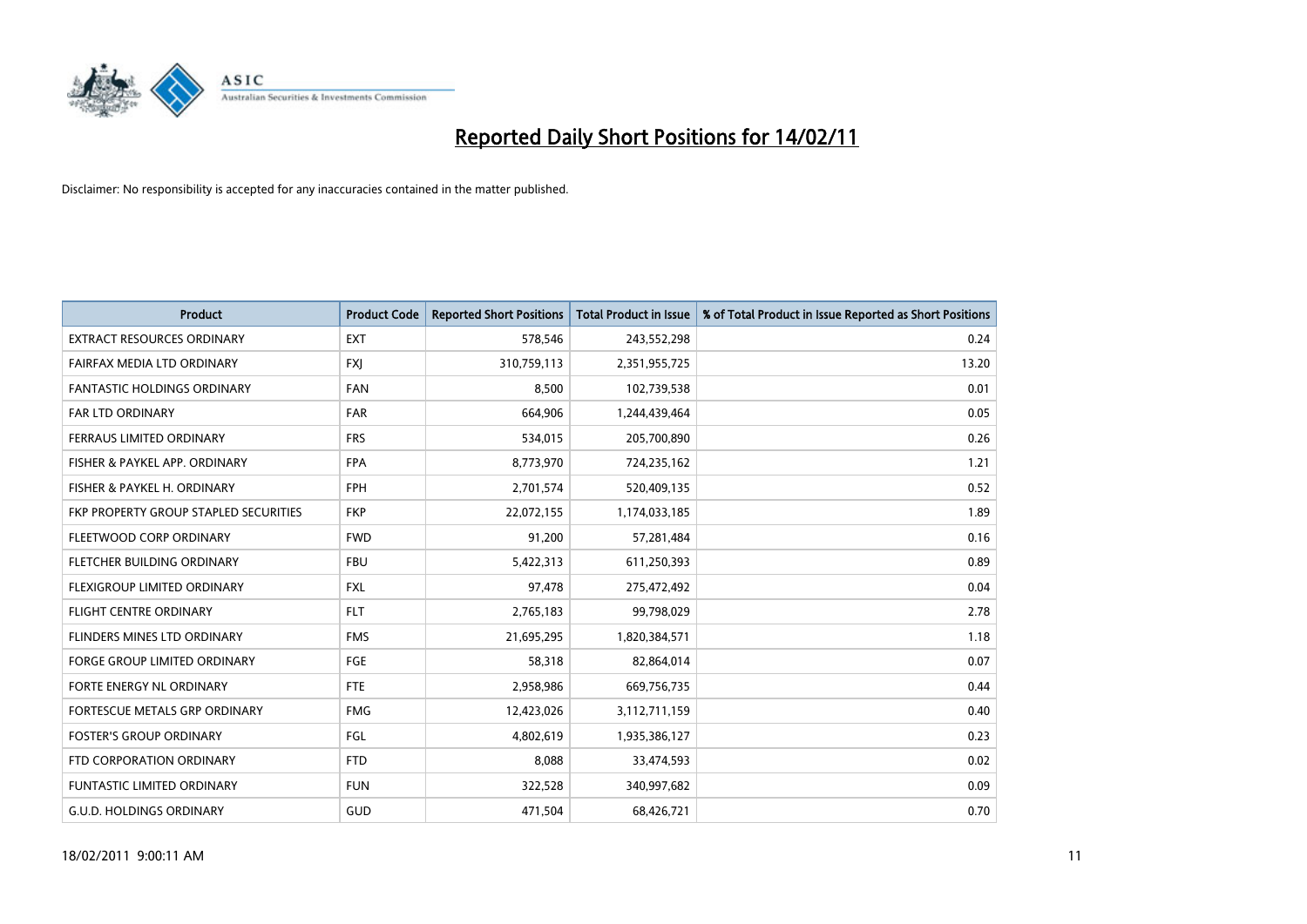

| <b>Product</b>                            | <b>Product Code</b> | <b>Reported Short Positions</b> | Total Product in Issue | % of Total Product in Issue Reported as Short Positions |
|-------------------------------------------|---------------------|---------------------------------|------------------------|---------------------------------------------------------|
| <b>G8 EDUCATION LIMITED ORDINARY</b>      | <b>GEM</b>          | 1,436,012                       | 162,304,537            | 0.89                                                    |
| <b>GALAXY RESOURCES ORDINARY</b>          | GXY                 | 671,003                         | 192,653,358            | 0.34                                                    |
| <b>GEODYNAMICS LIMITED ORDINARY</b>       | GDY                 | 632,463                         | 333,643,956            | 0.19                                                    |
| <b>GINDALBIE METALS LTD ORDINARY</b>      | <b>GBG</b>          | 10,503,678                      | 935,215,590            | 1.11                                                    |
| <b>GIRALIA RESOURCES NL ORDINARY</b>      | GIR                 | 345,962                         | 183,085,170            | 0.18                                                    |
| <b>GLOBAL MINING ORDINARY</b>             | <b>GMI</b>          | 8,951                           | 191,820,968            | 0.00                                                    |
| <b>GLOUCESTER COAL ORDINARY</b>           | GCL                 | 256,022                         | 140,447,062            | 0.18                                                    |
| <b>GME RESOURCES LTD ORDINARY</b>         | <b>GME</b>          | 800                             | 302,352,750            | 0.00                                                    |
| <b>GOLDEN WEST RESOURCE ORDINARY</b>      | <b>GWR</b>          | 1,617                           | 189,606,127            | 0.00                                                    |
| <b>GOODMAN FIELDER, ORDINARY</b>          | <b>GFF</b>          | 23,342,855                      | 1,380,386,438          | 1.71                                                    |
| <b>GOODMAN GROUP STAPLED US PROHIBIT.</b> | <b>GMG</b>          | 7,453,962                       | 6,893,222,796          | 0.10                                                    |
| <b>GPT GROUP STAPLED SEC.</b>             | <b>GPT</b>          | 9,776,413                       | 1,855,529,431          | 0.52                                                    |
| <b>GRAINCORP LIMITED A CLASS ORDINARY</b> | <b>GNC</b>          | 742,755                         | 198,318,900            | 0.37                                                    |
| <b>GRANGE RESOURCES, ORDINARY</b>         | <b>GRR</b>          | 1,309,494                       | 1,152,077,403          | 0.11                                                    |
| <b>GREENCAP LIMITED ORDINARY</b>          | GCG                 |                                 | 262,515,385            | 0.00                                                    |
| <b>GREENLAND MIN EN LTD ORDINARY</b>      | GGG                 | 1,093,072                       | 310,212,808            | 0.36                                                    |
| <b>GRYPHON MINERALS LTD ORDINARY</b>      | GRY                 | 293,152                         | 292,822,058            | 0.11                                                    |
| GUINNESS PEAT GROUP. CHESS DEPOSITARY INT | <b>GPG</b>          | 56                              | 292,813,582            | 0.00                                                    |
| <b>GUNNS LIMITED ORDINARY</b>             | <b>GNS</b>          | 25,916,486                      | 848,401,559            | 3.04                                                    |
| <b>GWA GROUP LTD ORDINARY</b>             | <b>GWA</b>          | 5,610,286                       | 301,102,514            | 1.87                                                    |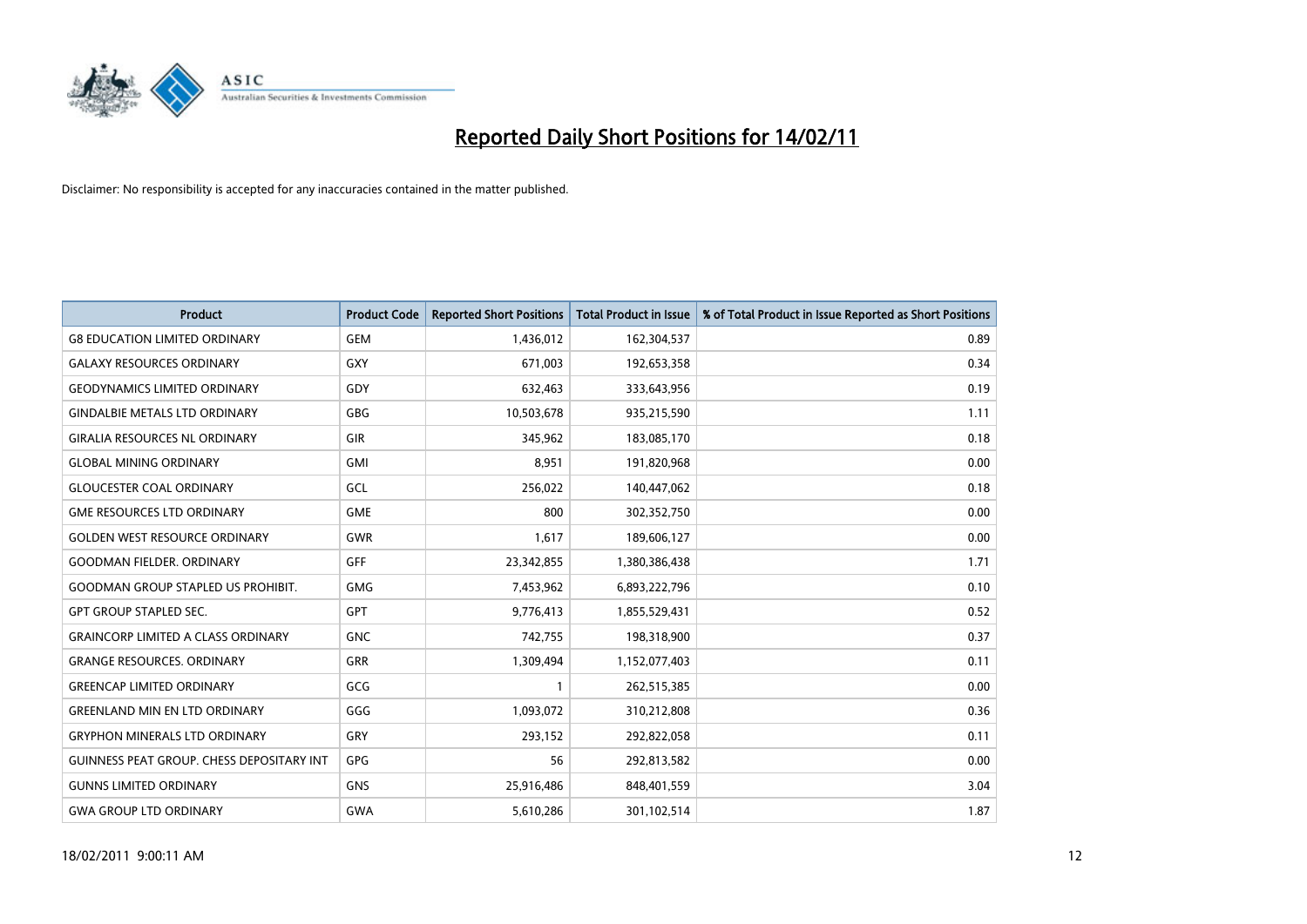

| <b>Product</b>                        | <b>Product Code</b> | <b>Reported Short Positions</b> | <b>Total Product in Issue</b> | % of Total Product in Issue Reported as Short Positions |
|---------------------------------------|---------------------|---------------------------------|-------------------------------|---------------------------------------------------------|
| <b>HARVEY NORMAN ORDINARY</b>         | <b>HVN</b>          | 39,206,779                      | 1,062,316,784                 | 3.69                                                    |
| HASTIE GROUP LIMITED ORDINARY         | <b>HST</b>          | 2,460,764                       | 239,781,419                   | 1.02                                                    |
| HASTINGS DIVERSIFIED STAPLED SECURITY | <b>HDF</b>          | 492,256                         | 520,447,040                   | 0.08                                                    |
| HEARTWARE INT INC CDI 35:1            | <b>HIN</b>          | 272,008                         | 66,059,280                    | 0.41                                                    |
| <b>HENDERSON GROUP CDI 1:1</b>        | <b>HGG</b>          | 6,372,076                       | 554,072,125                   | 1.15                                                    |
| HFA HOLDINGS LIMITED ORDINARY         | <b>HFA</b>          | 1,983,427                       | 469,330,170                   | 0.42                                                    |
| <b>HIGHLANDS PACIFIC ORDINARY</b>     | <b>HIG</b>          | 2,382,804                       | 686,082,148                   | 0.35                                                    |
| HILLCREST LITIGAT, ORDINARY           | <b>HLS</b>          | 1,600,000                       | 76,488,557                    | 2.09                                                    |
| HILLGROVE RES LTD ORDINARY            | <b>HGO</b>          | 358,746                         | 793,698,575                   | 0.05                                                    |
| HILLS HOLDINGS LTD ORDINARY           | <b>HIL</b>          | 1,986,272                       | 248,676,841                   | 0.80                                                    |
| HORIZON OIL LIMITED ORDINARY          | <b>HZN</b>          | 2,707,699                       | 1,130,311,515                 | 0.24                                                    |
| HUNNU COAL LIMITED ORDINARY           | <b>HUN</b>          | 1,000,000                       | 182,565,002                   | 0.55                                                    |
| <b>ICON ENERGY LIMITED ORDINARY</b>   | <b>ICN</b>          | 303,636                         | 469,301,394                   | 0.06                                                    |
| <b>IINET LIMITED ORDINARY</b>         | <b>IIN</b>          | 1,043,355                       | 152,160,119                   | 0.68                                                    |
| <b>ILUKA RESOURCES ORDINARY</b>       | ILU                 | 3,615,230                       | 418,700,517                   | 0.85                                                    |
| IMF (AUSTRALIA) LTD ORDINARY          | <b>IMF</b>          | 386,236                         | 122,496,819                   | 0.31                                                    |
| <b>IMX RESOURCES LTD ORDINARY</b>     | <b>IXR</b>          | 20,000                          | 262,612,803                   | 0.01                                                    |
| <b>INCITEC PIVOT ORDINARY</b>         | <b>IPL</b>          | 6,889,710                       | 1,628,730,107                 | 0.42                                                    |
| <b>INDAGO RESOURCES LTD ORDINARY</b>  | <b>IDG</b>          | 8,179                           | 7,398,655                     | 0.11                                                    |
| INDEPENDENCE GROUP ORDINARY           | <b>IGO</b>          | 997,718                         | 138,777,305                   | 0.74                                                    |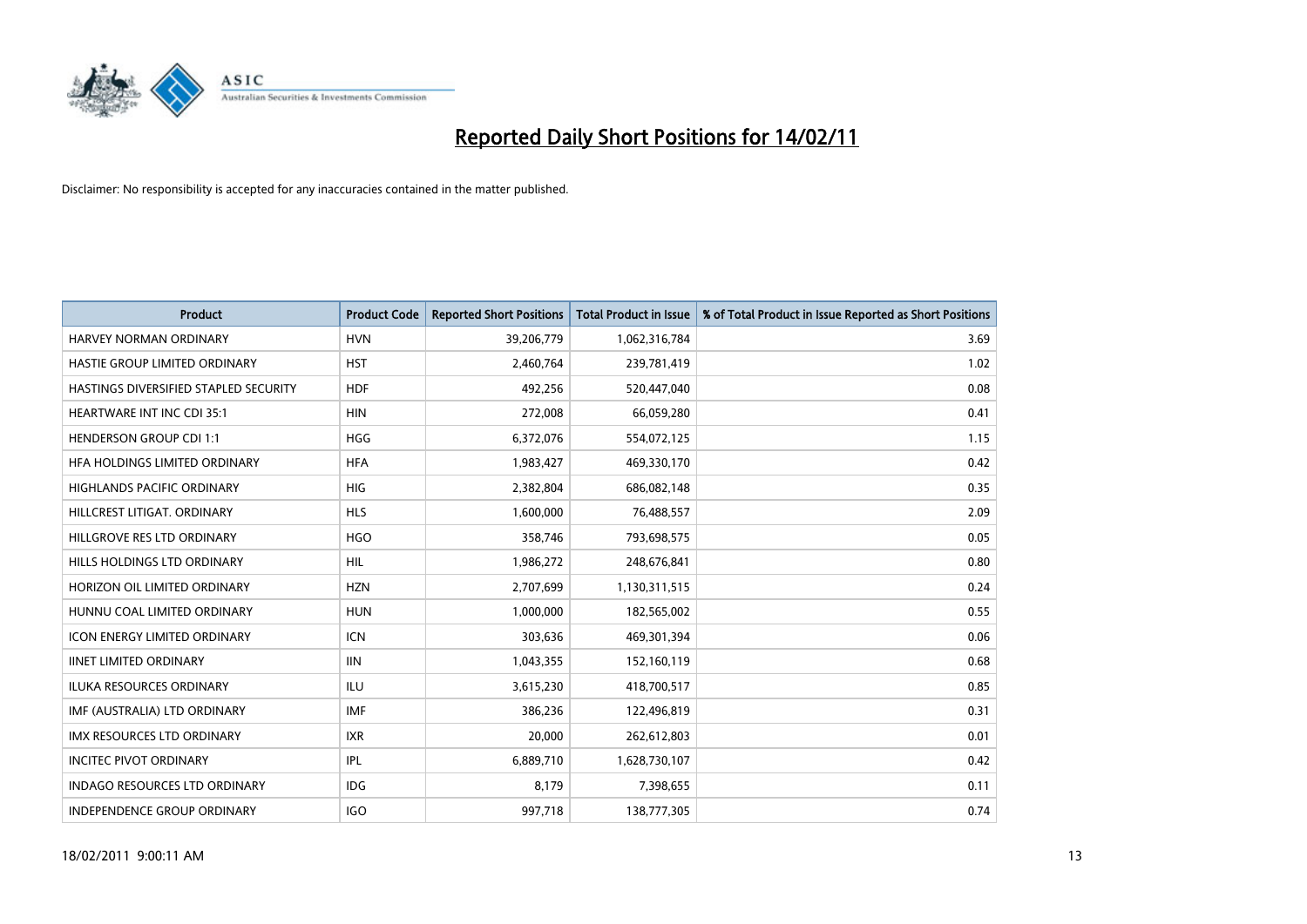

| <b>Product</b>                            | <b>Product Code</b> | <b>Reported Short Positions</b> | Total Product in Issue | % of Total Product in Issue Reported as Short Positions |
|-------------------------------------------|---------------------|---------------------------------|------------------------|---------------------------------------------------------|
| <b>INDOPHIL RESOURCES ORDINARY</b>        | <b>IRN</b>          | 342,036                         | 471,445,763            | 0.07                                                    |
| <b>INDUSTREA LIMITED ORDINARY</b>         | IDL                 | 1,040,013                       | 363,878,295            | 0.28                                                    |
| <b>INFIGEN ENERGY STAPLED SECURITIES</b>  | <b>IFN</b>          | 6,934,811                       | 761,222,569            | 0.91                                                    |
| ING INDUSTRIAL FUND UNITS                 | <b>IIF</b>          | 1,243,129                       | 2,592,249,647          | 0.05                                                    |
| ING OFFICE FUND STAPLED SECURITIES        | <b>IOF</b>          | 15,017,473                      | 2,729,071,212          | 0.55                                                    |
| ING RE COM GROUP STAPLED SECURITIES       | ILF.                | 9,075                           | 441,029,194            | 0.00                                                    |
| <b>INSURANCE AUSTRALIA ORDINARY</b>       | <b>IAG</b>          | 6,915,131                       | 2,079,034,021          | 0.32                                                    |
| <b>INTEGRA MINING LTD, ORDINARY</b>       | <b>IGR</b>          | 5,114,150                       | 757,942,394            | 0.67                                                    |
| <b>INTREPID MINES ORDINARY</b>            | <b>IAU</b>          | 2,211,418                       | 517,525,349            | 0.42                                                    |
| <b>INVOCARE LIMITED ORDINARY</b>          | IVC                 | 1,114,312                       | 102,421,288            | 1.10                                                    |
| ION LIMITED ORDINARY                      | <b>ION</b>          | 164,453                         | 256,365,105            | 0.06                                                    |
| <b>IOOF HOLDINGS LTD ORDINARY</b>         | IFL.                | 1,760,348                       | 229,794,395            | 0.76                                                    |
| <b>IRESS MARKET TECH. ORDINARY</b>        | <b>IRE</b>          | 2,173,805                       | 126,018,142            | 1.71                                                    |
| <b>IRON ORE HOLDINGS ORDINARY</b>         | <b>IOH</b>          | 186.486                         | 137,591,624            | 0.13                                                    |
| ISHARES FTSE CHINA25 CDI 1:1              | <b>IZZ</b>          | 1,737                           | 128,250,000            | 0.00                                                    |
| ISHARES MSCI EM MKTS CDI 1:1              | <b>IEM</b>          | 980                             | 425,700,000            | 0.00                                                    |
| ISHARES S&P 500 CDI 1:1                   | <b>IVV</b>          | 38,542                          | 116,350,000            | 0.03                                                    |
| ISHARES S&P HIGH DIV ISHARES S&P HIGH DIV | <b>IHD</b>          | 9,940                           | 1,700,000              | 0.58                                                    |
| ISHARES SMALL ORDS ISHARES SMALL ORDS     | <b>ISO</b>          | 3,017                           | 5,400,000              | 0.06                                                    |
| <b>ISOFT GROUP LIMITED ORDINARY</b>       | <b>ISF</b>          | 6,657,687                       | 1,070,595,874          | 0.62                                                    |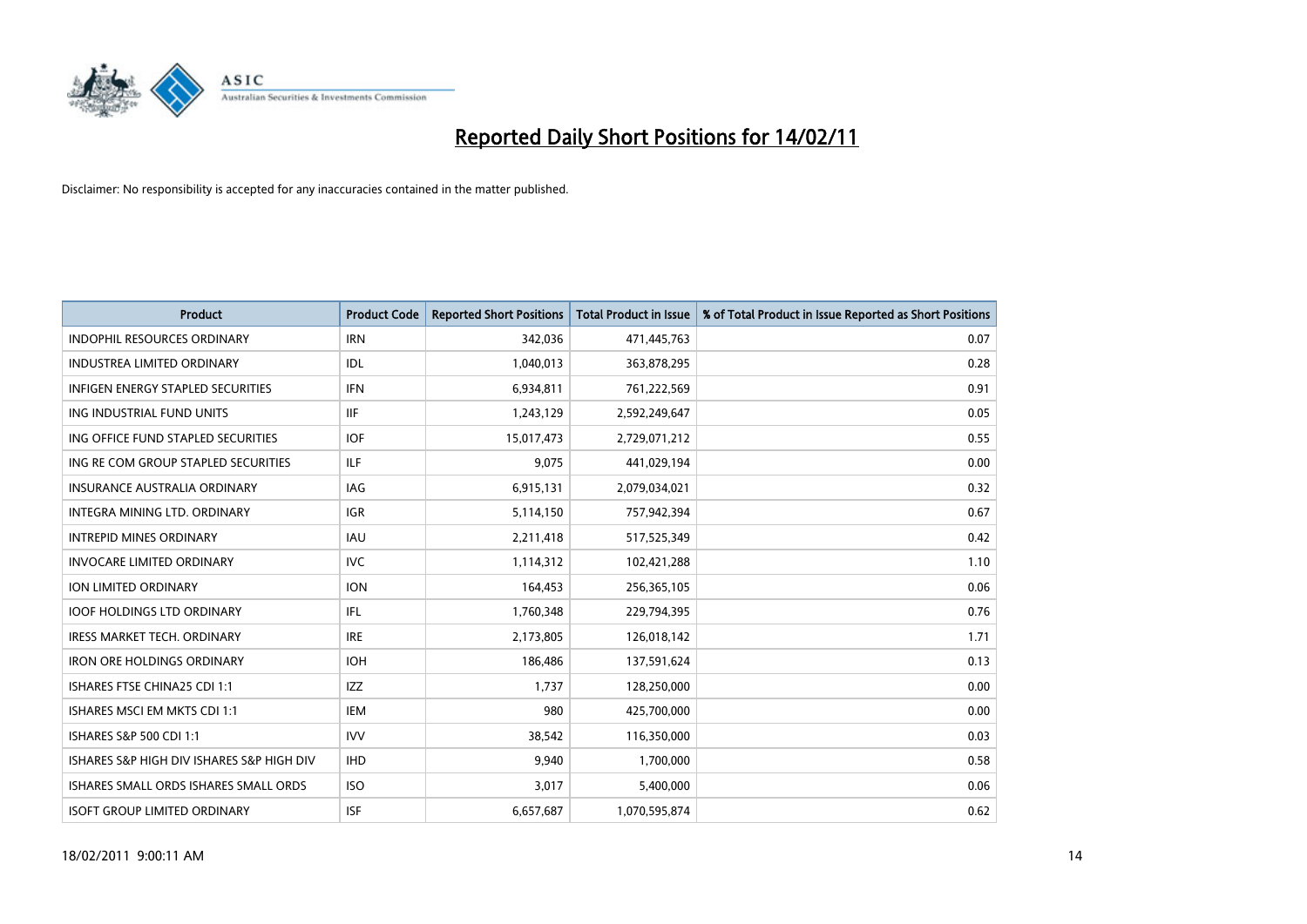

| Product                                         | <b>Product Code</b> | <b>Reported Short Positions</b> | Total Product in Issue | % of Total Product in Issue Reported as Short Positions |
|-------------------------------------------------|---------------------|---------------------------------|------------------------|---------------------------------------------------------|
| <b>IVANHOE AUSTRALIA ORDINARY</b>               | <b>IVA</b>          | 219,588                         | 418,410,103            | 0.05                                                    |
| <b>JABIRU METALS LTD ORDINARY</b>               | IML                 | 127,681                         | 553,304,180            | 0.02                                                    |
| <b>JAMES HARDIE INDUST CHESS DEPOSITARY INT</b> | <b>IHX</b>          | 16,264,934                      | 436,128,074            | 3.72                                                    |
| <b>JAMESON RESOURCES ORDINARY</b>               | <b>JAL</b>          | 1,600,000                       | 95,828,865             | 1.67                                                    |
| <b>IB HI-FI LIMITED ORDINARY</b>                | <b>IBH</b>          | 9,997,024                       | 109,223,945            | 9.13                                                    |
| <b>JUPITER MINES ORDINARY</b>                   | <b>IMS</b>          | 497,000                         | 1,486,456,465          | 0.03                                                    |
| KAGARA LTD ORDINARY                             | KZL                 | 4,246,863                       | 707,789,717            | 0.60                                                    |
| KANGAROO RES LTD ORDINARY                       | <b>KRL</b>          | 600,000                         | 1,119,430,012          | 0.05                                                    |
| KAROON GAS AUSTRALIA ORDINARY                   | <b>KAR</b>          | 1,159,111                       | 217,495,769            | 0.53                                                    |
| KATHMANDU HOLD LTD ORDINARY                     | <b>KMD</b>          | 663,178                         | 200,000,000            | 0.33                                                    |
| <b>KEYBRIDGE CAPITAL ORDINARY</b>               | <b>KBC</b>          | 5,999                           | 172,070,564            | 0.00                                                    |
| KIMBERLEY METALS LTD ORDINARY                   | <b>KBL</b>          | 1,821                           | 161,976,319            | 0.00                                                    |
| KINGSGATE CONSOLID. DEF EX DOMINION             | <b>KCNN</b>         | 34,683                          | 32,416,416             | 0.11                                                    |
| KINGSGATE CONSOLID. ORDINARY                    | <b>KCN</b>          | 1,563,634                       | 102,455,765            | 1.55                                                    |
| KINGSROSE MINING LTD ORDINARY                   | <b>KRM</b>          | 407,900                         | 254,197,488            | 0.16                                                    |
| LEIGHTON HOLDINGS ORDINARY                      | LEI                 | 7,270,901                       | 302,244,299            | 2.39                                                    |
| LEND LEASE GROUP UNIT/ORD STAPLED               | LLC                 | 572,118                         | 565,558,754            | 0.10                                                    |
| LINC ENERGY LTD ORDINARY                        | <b>LNC</b>          | 5,783,223                       | 502,519,400            | 1.16                                                    |
| LIOUEFIED NATURAL ORDINARY                      | <b>LNG</b>          | 23,112                          | 213,339,015            | 0.01                                                    |
| LYNAS CORPORATION ORDINARY                      | <b>LYC</b>          | 62,326,033                      | 1,662,499,093          | 3.75                                                    |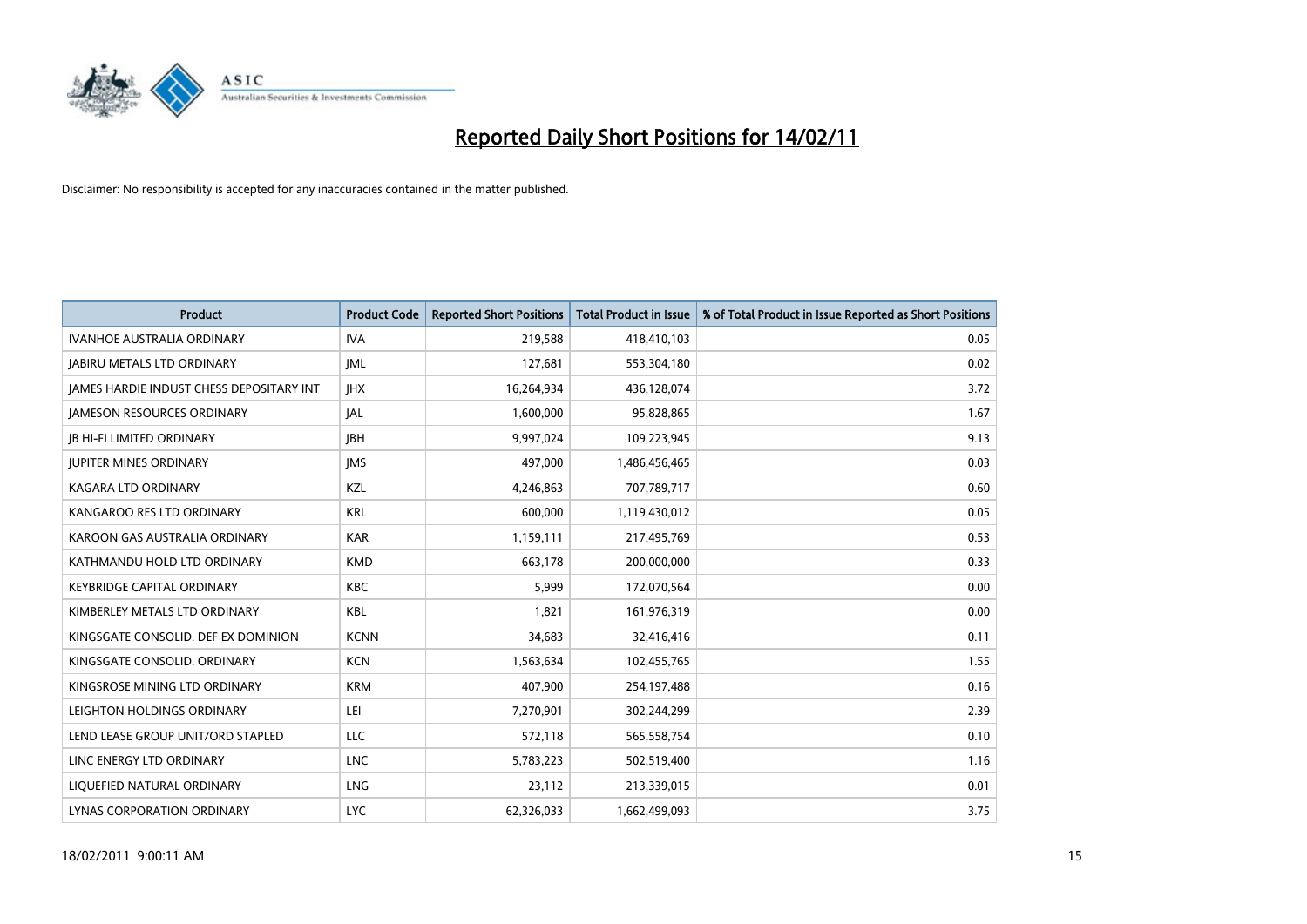

| Product                               | <b>Product Code</b> | <b>Reported Short Positions</b> | Total Product in Issue | % of Total Product in Issue Reported as Short Positions |
|---------------------------------------|---------------------|---------------------------------|------------------------|---------------------------------------------------------|
| <b>MACARTHUR COAL ORDINARY</b>        | <b>MCC</b>          | 1,473,119                       | 299,476,903            | 0.48                                                    |
| MACMAHON HOLDINGS ORDINARY            | <b>MAH</b>          | 7,195,816                       | 733,711,705            | 0.97                                                    |
| MACQ ATLAS ROADS GRP ORDINARY STAPLED | <b>MQA</b>          | 3,711,367                       | 452,345,907            | 0.80                                                    |
| MACQUARIE GROUP LTD ORDINARY          | MQG                 | 3,092,685                       | 346,801,688            | 0.87                                                    |
| MAGMA METALS LTD. ORDINARY            | <b>MMW</b>          | 26,000                          | 195,605,923            | 0.01                                                    |
| <b>MANTRA RESOURCES ORDINARY</b>      | <b>MRU</b>          | 14,628                          | 134,465,075            | 0.01                                                    |
| MAP GROUP STAPLED US PROHIBIT.        | <b>MAP</b>          | 2,052,556                       | 1,861,210,782          | 0.11                                                    |
| MATRIX C & E LTD ORDINARY             | <b>MCE</b>          | 19,676                          | 72,964,098             | 0.03                                                    |
| MCMILLAN SHAKESPEARE ORDINARY         | <b>MMS</b>          | 71,112                          | 67,968,560             | 0.10                                                    |
| <b>MCPHERSON'S LTD ORDINARY</b>       | <b>MCP</b>          | 32,331                          | 71,651,758             | 0.04                                                    |
| MEDUSA MINING LTD ORDINARY            | <b>MML</b>          | 1,405,924                       | 188,233,911            | 0.73                                                    |
| MELBOURNE IT LIMITED ORDINARY         | MLB                 | 136,142                         | 80,043,955             | 0.17                                                    |
| MEO AUSTRALIA LTD ORDINARY            | <b>MEO</b>          | 4,072,580                       | 539,913,260            | 0.75                                                    |
| <b>MERMAID MARINE ORDINARY</b>        | <b>MRM</b>          | 523,715                         | 213,669,828            | 0.25                                                    |
| MESOBLAST LIMITED ORDINARY            | <b>MSB</b>          | 345,677                         | 252,645,506            | 0.13                                                    |
| METALS X LIMITED ORDINARY             | <b>MLX</b>          | 783,661                         | 1,365,661,782          | 0.06                                                    |
| METCASH LIMITED ORDINARY              | <b>MTS</b>          | 22,825,104                      | 768,804,339            | 2.97                                                    |
| METGASCO LIMITED ORDINARY             | <b>MEL</b>          | 249,447                         | 252,460,972            | 0.10                                                    |
| MICLYN EXP OFFSHR ORDINARY            | <b>MIO</b>          | 116,722                         | 271,700,000            | 0.04                                                    |
| MINARA RESOURCES ORDINARY             | <b>MRE</b>          | 8,221,485                       | 1,167,783,517          | 0.69                                                    |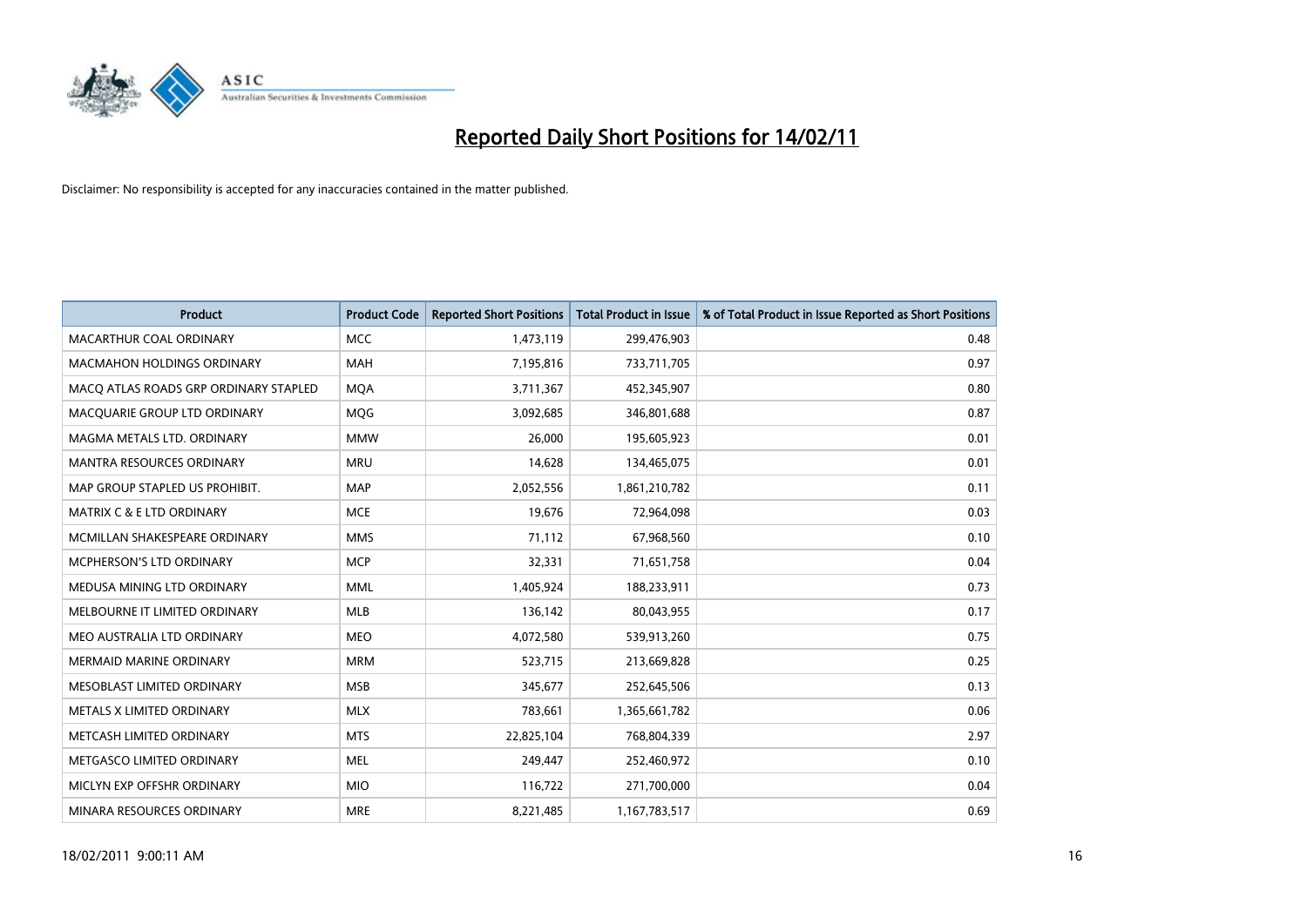

| <b>Product</b>                          | <b>Product Code</b> | <b>Reported Short Positions</b> | <b>Total Product in Issue</b> | % of Total Product in Issue Reported as Short Positions |
|-----------------------------------------|---------------------|---------------------------------|-------------------------------|---------------------------------------------------------|
| MINBOS RESOURCES LTD ORDINARY           | <b>MNB</b>          | 50,000                          | 46,558,000                    | 0.11                                                    |
| MINCOR RESOURCES NL ORDINARY            | <b>MCR</b>          | 938,651                         | 200,608,804                   | 0.47                                                    |
| MINEMAKERS LIMITED ORDINARY             | <b>MAK</b>          | 244,127                         | 227,003,950                   | 0.11                                                    |
| MINERAL DEPOSITS ORDINARY               | <b>MDL</b>          | 297,311                         | 60,768,582                    | 0.48                                                    |
| MINERAL RESOURCES, ORDINARY             | <b>MIN</b>          | 192,477                         | 168,812,735                   | 0.12                                                    |
| MIRABELA NICKEL LTD ORDINARY            | <b>MBN</b>          | 9,455,019                       | 491,561,237                   | 1.90                                                    |
| MIRVAC GROUP STAPLED SECURITIES         | <b>MGR</b>          | 9,381,972                       | 3,415,819,357                 | 0.26                                                    |
| MOLOPO ENERGY LTD ORDINARY              | <b>MPO</b>          | 1,851,188                       | 250,972,584                   | 0.74                                                    |
| MONADELPHOUS GROUP ORDINARY             | <b>MND</b>          | 579,009                         | 87,576,827                    | 0.64                                                    |
| <b>MOUNT GIBSON IRON ORDINARY</b>       | <b>MGX</b>          | 4,515,080                       | 1,082,570,693                 | 0.42                                                    |
| MULTIPLEX SITES SITES                   | <b>MXUPA</b>        | 46                              | 4,500,000                     | 0.00                                                    |
| MURCHISON METALS LTD ORDINARY           | <b>MMX</b>          | 12,701,316                      | 435,884,268                   | 2.90                                                    |
| <b>MYER HOLDINGS LTD ORDINARY</b>       | <b>MYR</b>          | 14,333,298                      | 582,297,884                   | 2.44                                                    |
| <b>MYSTATE LIMITED ORDINARY</b>         | <b>MYS</b>          | 1,400                           | 67,439,158                    | 0.00                                                    |
| NAMOI COTTON CO-OP CO-OPERATIVE CAP.UNT | <b>NAM</b>          | 205,227                         | 96,978,836                    | 0.21                                                    |
| NATIONAL AUST, BANK ORDINARY            | <b>NAB</b>          | 10,389,892                      | 2,169,575,514                 | 0.47                                                    |
| NATURAL FUEL LIMITED ORDINARY           | <b>NFL</b>          |                                 | 721,912                       | 0.00                                                    |
| NAVITAS LIMITED ORDINARY                | <b>NVT</b>          | 1,411,193                       | 369,358,564                   | 0.36                                                    |
| NEPTUNE MARINE ORDINARY                 | <b>NMS</b>          | 1,937,149                       | 442,352,382                   | 0.43                                                    |
| NEW GUINEA ENERGY ORDINARY              | <b>NGE</b>          | 9,024                           | 846,541,193                   | 0.00                                                    |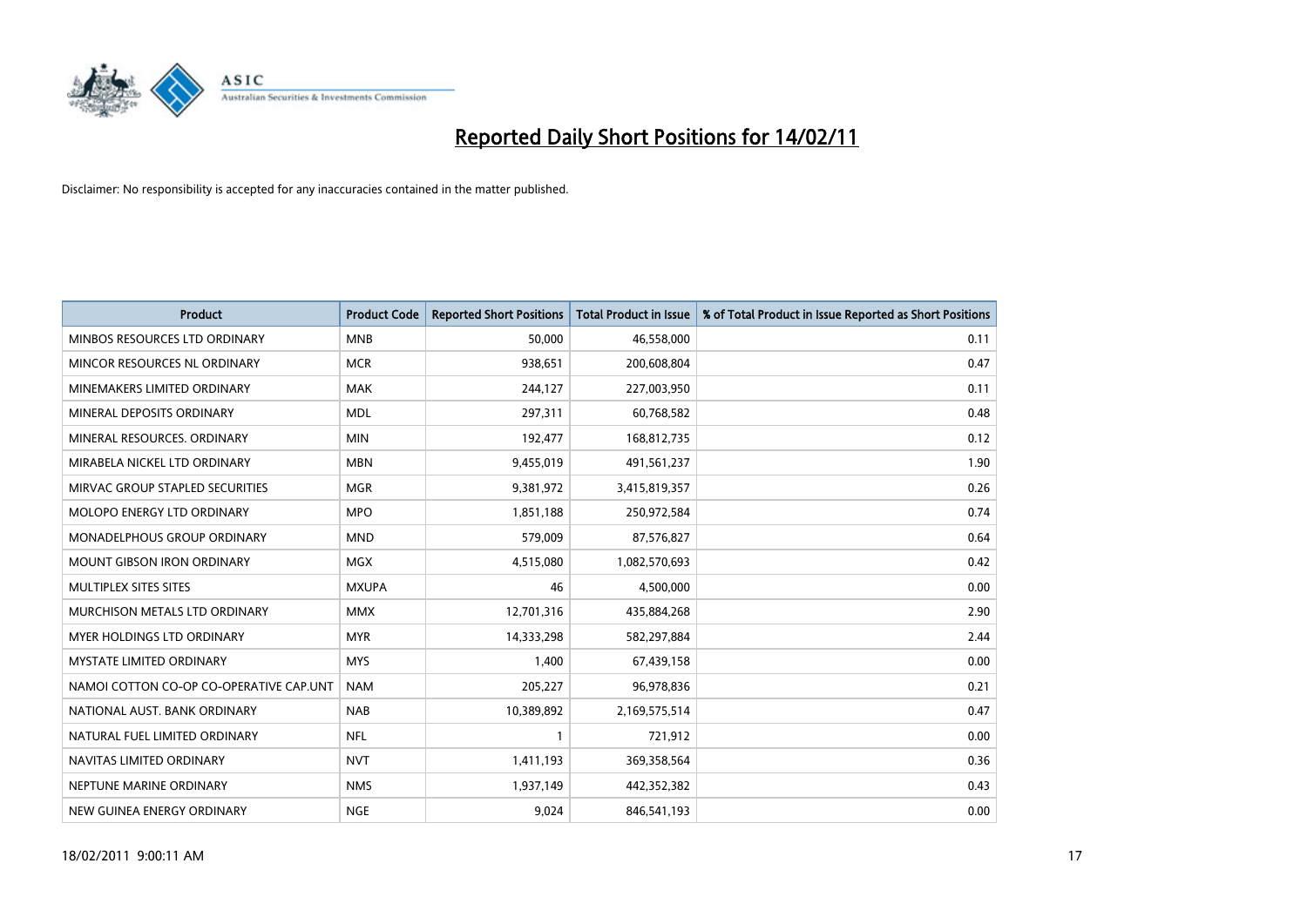

| Product                       | <b>Product Code</b> | <b>Reported Short Positions</b> | <b>Total Product in Issue</b> | % of Total Product in Issue Reported as Short Positions |
|-------------------------------|---------------------|---------------------------------|-------------------------------|---------------------------------------------------------|
| NEW HOPE CORPORATION ORDINARY | <b>NHC</b>          | 662,204                         | 830,230,549                   | 0.08                                                    |
| NEWCREST MINING ORDINARY      | <b>NCM</b>          | 2,303,735                       | 765,173,287                   | 0.28                                                    |
| NEWS CORP A NON-VOTING CDI    | <b>NWSLV</b>        | 339,360                         | 1,828,219,749                 | 0.02                                                    |
| NEWS CORP B VOTING CDI        | <b>NWS</b>          | 7,341,734                       | 798,520,953                   | 0.92                                                    |
| NEXBIS LIMITED ORDINARY       | <b>NBS</b>          | 63,733                          | 798,356,704                   | 0.01                                                    |
| NEXUS ENERGY LIMITED ORDINARY | <b>NXS</b>          | 8,860,280                       | 1,020,257,304                 | 0.89                                                    |
| NIB HOLDINGS LIMITED ORDINARY | <b>NHF</b>          | 4,911                           | 466,765,752                   | 0.00                                                    |
| NICK SCALI LIMITED ORDINARY   | <b>NCK</b>          | 35,846                          | 81,000,000                    | 0.04                                                    |
| NIDO PETROLEUM ORDINARY       | <b>NDO</b>          | 1,681,629                       | 1,353,627,921                 | 0.12                                                    |
| NKWE PLATINUM 10C US COMMON   | <b>NKP</b>          | 240,577                         | 559,651,184                   | 0.05                                                    |
| NOBLE MINERAL RES ORDINARY    | <b>NMG</b>          | 358,539                         | 380,608,741                   | 0.10                                                    |
| NORTHERN CREST ORDINARY       | <b>NOC</b>          | 24,345                          | 116,074,781                   | 0.02                                                    |
| NORTHERN ENERGY CORP ORDINARY | <b>NEC</b>          | 27,988                          | 128,420,838                   | 0.02                                                    |
| NORTHERN IRON LTD ORDINARY    | <b>NFE</b>          | 1,257,517                       | 336,084,863                   | 0.37                                                    |
| NORTHERN MIN LTD ORDINARY     | <b>NTU</b>          | 242,755                         | 163,308,852                   | 0.15                                                    |
| NRW HOLDINGS LIMITED ORDINARY | <b>NWH</b>          | 307,082                         | 251,223,000                   | 0.12                                                    |
| NUCOAL RESOURCES NL ORDINARY  | <b>NCR</b>          | 501,000                         | 380,067,126                   | 0.13                                                    |
| NUFARM LIMITED ORDINARY       | <b>NUF</b>          | 6,358,762                       | 261,833,005                   | 2.40                                                    |
| NUPLEX INDUSTRIES ORDINARY    | <b>NPX</b>          | 95,106                          | 195,060,783                   | 0.05                                                    |
| OAKTON LIMITED ORDINARY       | <b>OKN</b>          | 784,749                         | 93,674,235                    | 0.83                                                    |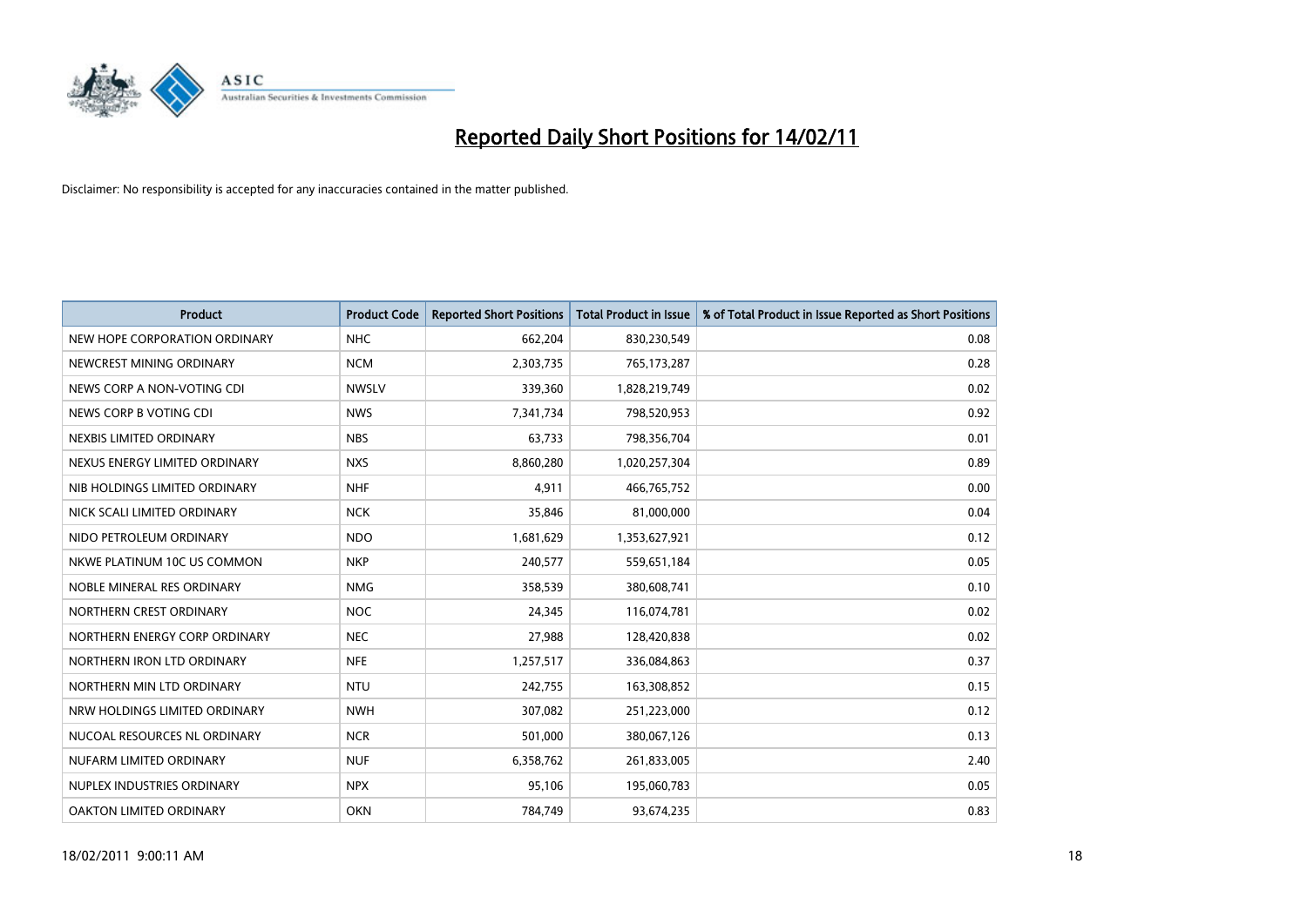

| Product                               | <b>Product Code</b> | <b>Reported Short Positions</b> | <b>Total Product in Issue</b> | % of Total Product in Issue Reported as Short Positions |
|---------------------------------------|---------------------|---------------------------------|-------------------------------|---------------------------------------------------------|
| OCEANAGOLD CORP. CHESS DEPOSITARY INT | <b>OGC</b>          | 1,343,799                       | 262,062,610                   | 0.51                                                    |
| OCEANIA CAPITAL LTD ORDINARY          | <b>OCP</b>          | 2,500                           | 91,921,295                    | 0.00                                                    |
| OIL SEARCH LTD ORDINARY               | OSH                 | 8,116,052                       | 1,312,888,303                 | 0.62                                                    |
| OM HOLDINGS LIMITED ORDINARY          | <b>OMH</b>          | 4,320,569                       | 503,085,150                   | 0.85                                                    |
| <b>ONESTEEL LIMITED ORDINARY</b>      | OST                 | 11,334,305                      | 1,334,723,421                 | 0.83                                                    |
| ORICA LIMITED ORDINARY                | ORI                 | 1,490,993                       | 363,223,767                   | 0.38                                                    |
| ORIGIN ENERGY ORDINARY                | ORG                 | 3,847,954                       | 884,872,512                   | 0.40                                                    |
| OROCOBRE LIMITED ORDINARY             | <b>ORE</b>          | 19,332                          | 95,854,894                    | 0.02                                                    |
| OROTONGROUP LIMITED ORDINARY          | <b>ORL</b>          | 6,326                           | 40,880,902                    | 0.02                                                    |
| OTTO ENERGY LIMITED ORDINARY          | OEL                 | 114,204                         | 1,134,540,071                 | 0.01                                                    |
| OZ MINERALS ORDINARY                  | OZL                 | 27,086,017                      | 3,238,546,504                 | 0.80                                                    |
| PACIFIC BRANDS ORDINARY               | <b>PBG</b>          | 7,791,135                       | 931,386,248                   | 0.83                                                    |
| PALADIN ENERGY LTD ORDINARY           | <b>PDN</b>          | 20,905,328                      | 725,358,046                   | 2.90                                                    |
| PAN PACIFIC PETROL. ORDINARY          | PPP                 | 242,029                         | 588,612,110                   | 0.04                                                    |
| PANAUST LIMITED ORDINARY              | <b>PNA</b>          | 10,050,153                      | 2,958,612,502                 | 0.34                                                    |
| PANORAMIC RESOURCES ORDINARY          | PAN                 | 1,235,538                       | 206,500,342                   | 0.59                                                    |
| PAPERLINX LIMITED ORDINARY            | <b>PPX</b>          | 23,517,700                      | 603,580,761                   | 3.89                                                    |
| PAPILLON RES LTD ORDINARY             | PIR                 | 444,691                         | 187,419,893                   | 0.24                                                    |
| PATTIES FOODS LTD ORDINARY            | PFL                 |                                 | 138,908,853                   | 0.00                                                    |
| PEET LIMITED ORDINARY                 | <b>PPC</b>          | 106,699                         | 302,965,804                   | 0.04                                                    |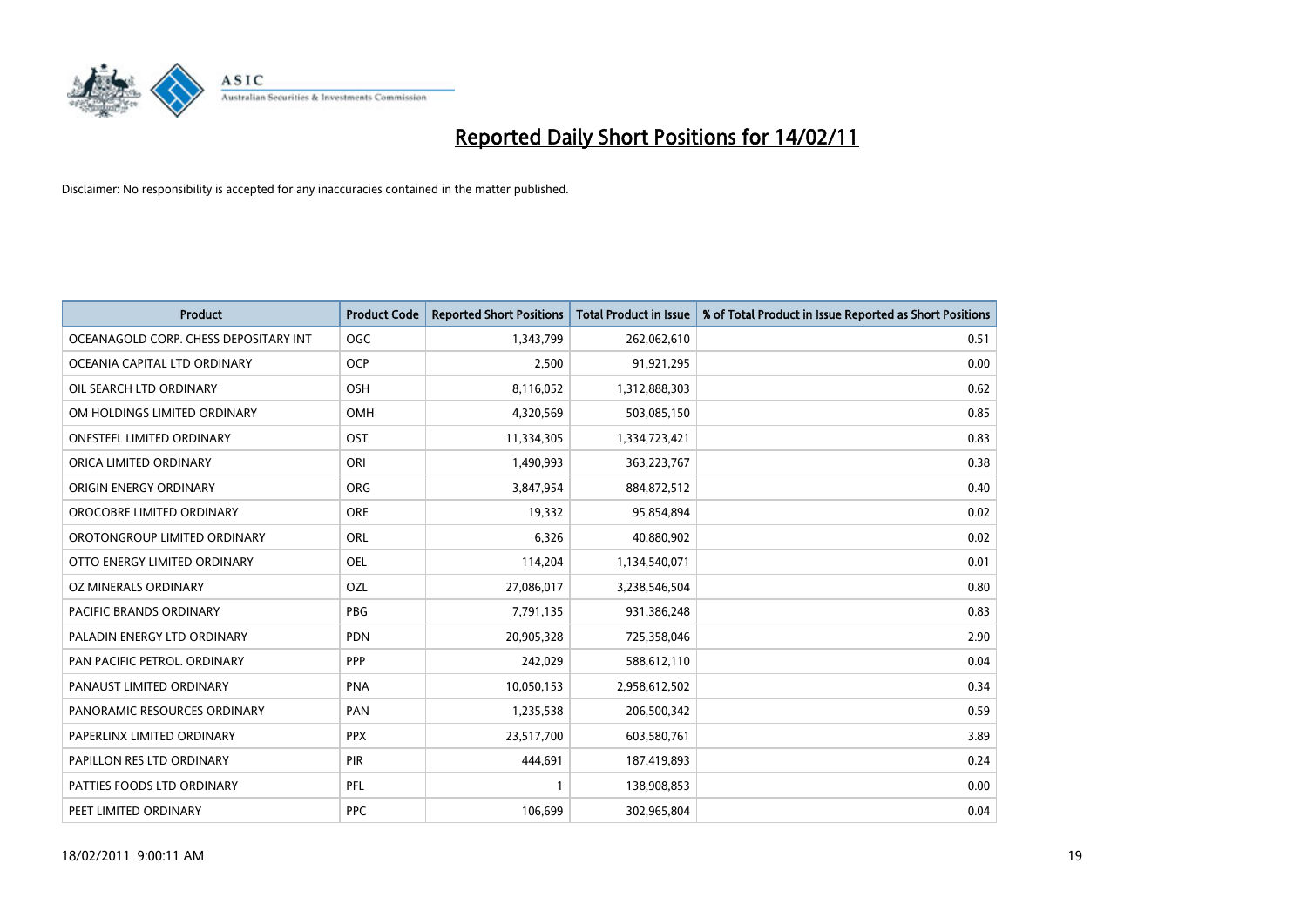

| <b>Product</b>                       | <b>Product Code</b> | <b>Reported Short Positions</b> | Total Product in Issue | % of Total Product in Issue Reported as Short Positions |
|--------------------------------------|---------------------|---------------------------------|------------------------|---------------------------------------------------------|
| PENINSULA ENERGY LTD ORDINARY        | <b>PEN</b>          | 1,770,529                       | 2,065,138,440          | 0.09                                                    |
| PERILYA LIMITED ORDINARY             | PEM                 | 1,104,748                       | 526,075,563            | 0.21                                                    |
| PERPETUAL LIMITED ORDINARY           | PPT                 | 2,315,792                       | 44,140,166             | 5.24                                                    |
| PERSEUS MINING LTD ORDINARY          | PRU                 | 2,359,258                       | 422,837,088            | 0.56                                                    |
| PETSEC ENERGY ORDINARY               | PSA                 | 223,332                         | 231,283,622            | 0.10                                                    |
| PHARMAXIS LTD ORDINARY               | <b>PXS</b>          | 1,099,489                       | 228,127,809            | 0.49                                                    |
| PHOTON GROUP LTD ORDINARY            | <b>PGA</b>          | 250,510                         | 1,540,543,357          | 0.02                                                    |
| PIKE RIVER COAL ORDINARY             | <b>PRC</b>          | 257,595                         | 405,513,933            | 0.06                                                    |
| PLATINUM ASSET ORDINARY              | <b>PTM</b>          | 5,964,150                       | 561,347,878            | 1.05                                                    |
| PLATINUM AUSTRALIA ORDINARY          | <b>PLA</b>          | 5,723,663                       | 392,430,039            | 1.48                                                    |
| PLATINUM CAPITAL LTD ORDINARY        | <b>PMC</b>          |                                 | 163,732,888            | 0.00                                                    |
| PMI GOLD CORP CDI 1:1                | <b>PVM</b>          |                                 | 39,285,714             | 0.00                                                    |
| PMP LIMITED ORDINARY                 | <b>PMP</b>          | 300,887                         | 335,338,483            | 0.08                                                    |
| PORT BOUVARD LIMITED ORDINARY        | PBD                 | 6.754                           | 593,868,295            | 0.00                                                    |
| PREMIER INVESTMENTS ORDINARY         | <b>PMV</b>          | 318,111                         | 155,030,045            | 0.20                                                    |
| PRIMARY HEALTH CARE ORDINARY         | PRY                 | 10,455,522                      | 496,073,188            | 2.10                                                    |
| PRIME INFR GROUP. STAPLED SECURITIES | PIH                 | 308,735                         | 351,776,795            | 0.09                                                    |
| PRIME MEDIA GRP LTD ORDINARY         | PRT                 | $\overline{2}$                  | 366,330,303            | 0.00                                                    |
| PRIMEAG AUSTRALIA ORDINARY           | PAG                 | 1,157                           | 150,569,976            | 0.00                                                    |
| PROGEN PHARMACEUTIC ORDINARY         | PGL                 | 151,596                         | 24,709,097             | 0.61                                                    |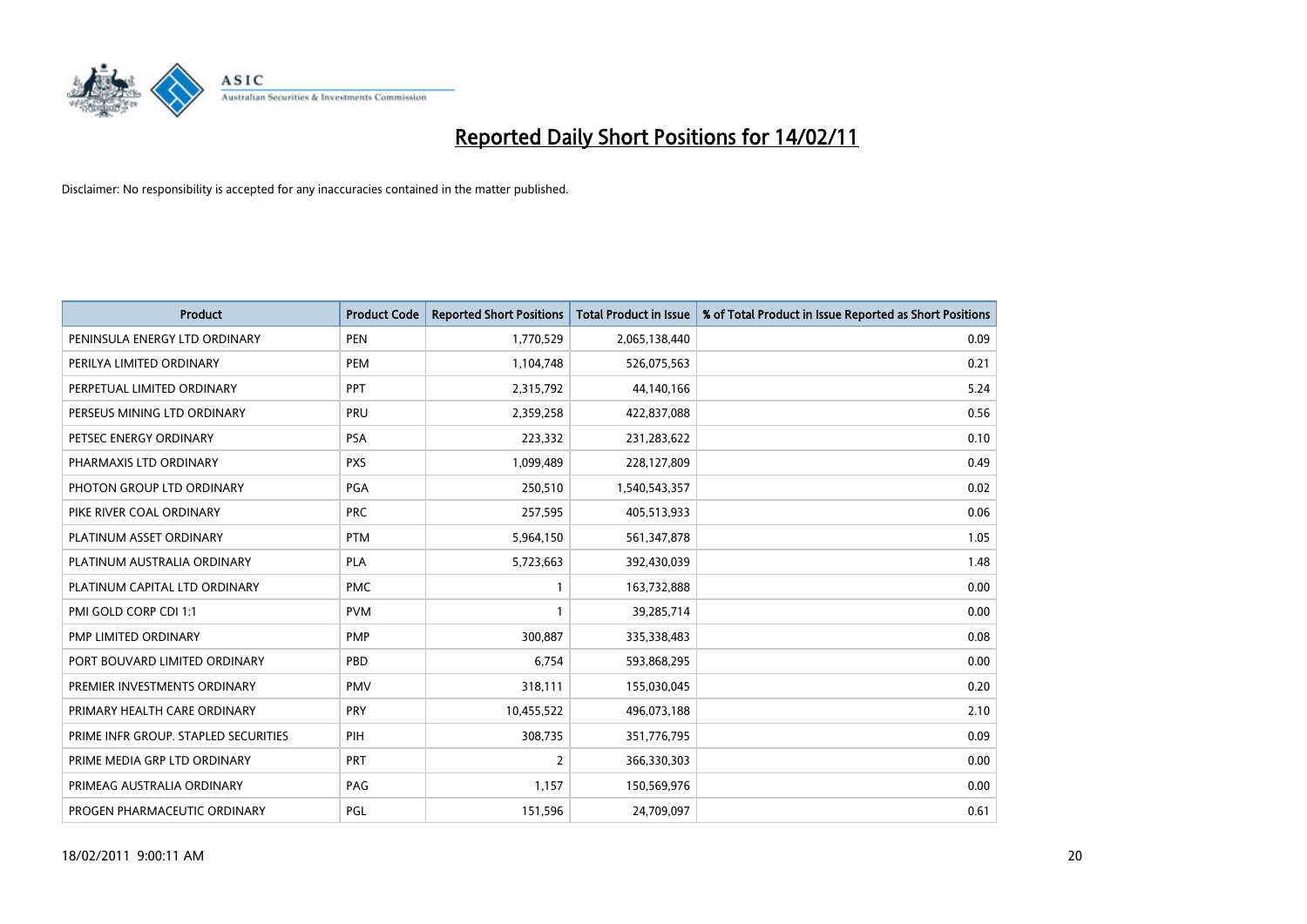

| Product                           | <b>Product Code</b> | <b>Reported Short Positions</b> | <b>Total Product in Issue</b> | % of Total Product in Issue Reported as Short Positions |
|-----------------------------------|---------------------|---------------------------------|-------------------------------|---------------------------------------------------------|
| PROGRAMMED ORDINARY               | <b>PRG</b>          | 527,751                         | 118,169,908                   | 0.45                                                    |
| PSIVIDA CORP CDI 1:1              | <b>PVA</b>          | 6,878                           | 8,972,191                     | 0.08                                                    |
| <b>QANTAS AIRWAYS ORDINARY</b>    | QAN                 | 22,874,048                      | 2,265,123,620                 | 1.01                                                    |
| OBE INSURANCE GROUP ORDINARY      | <b>OBE</b>          | 20,206,275                      | 1,051,731,456                 | 1.90                                                    |
| OR NATIONAL LIMITED ORDINARY      | <b>ORN</b>          | 16,337,633                      | 2,440,000,000                 | 0.66                                                    |
| RAMELIUS RESOURCES ORDINARY       | <b>RMS</b>          | 44,848                          | 291,208,795                   | 0.01                                                    |
| RAMSAY HEALTH CARE ORDINARY       | <b>RHC</b>          | 1,087,537                       | 202,081,252                   | 0.53                                                    |
| <b>RCR TOMLINSON ORDINARY</b>     | <b>RCR</b>          | 68,067                          | 131,892,672                   | 0.05                                                    |
| <b>REA GROUP ORDINARY</b>         | <b>REA</b>          | 20,755                          | 129,691,280                   | 0.00                                                    |
| <b>RECKON LIMITED ORDINARY</b>    | <b>RKN</b>          | $\overline{2}$                  | 133,384,060                   | 0.00                                                    |
| RED FORK ENERGY ORDINARY          | <b>RFE</b>          | 7,813                           | 139,535,000                   | 0.01                                                    |
| REDFLEX HOLDINGS ORDINARY         | <b>RDF</b>          | 858                             | 110,345,599                   | 0.00                                                    |
| REED RESOURCES LTD ORDINARY       | <b>RDR</b>          | 270,185                         | 193,271,768                   | 0.14                                                    |
| <b>REGIONAL EXPRESS ORDINARY</b>  | <b>REX</b>          | 2,476                           | 121,254,902                   | 0.00                                                    |
| <b>REGIS RESOURCES ORDINARY</b>   | <b>RRL</b>          | 2,681,365                       | 430,750,415                   | 0.64                                                    |
| RESMED INC CDI 10:1               | <b>RMD</b>          | 8,066,117                       | 1,534,676,730                 | 0.54                                                    |
| <b>RESOLUTE MINING ORDINARY</b>   | <b>RSG</b>          | 4,687,770                       | 467,211,233                   | 1.01                                                    |
| RESOURCE GENERATION ORDINARY      | <b>RES</b>          | 226,811                         | 243,900,530                   | 0.09                                                    |
| <b>RETAIL FOOD GROUP ORDINARY</b> | <b>RFG</b>          | 3,977                           | 107,301,926                   | 0.00                                                    |
| REVERSE CORP LIMITED ORDINARY     | <b>REF</b>          | 25,141                          | 92,382,175                    | 0.03                                                    |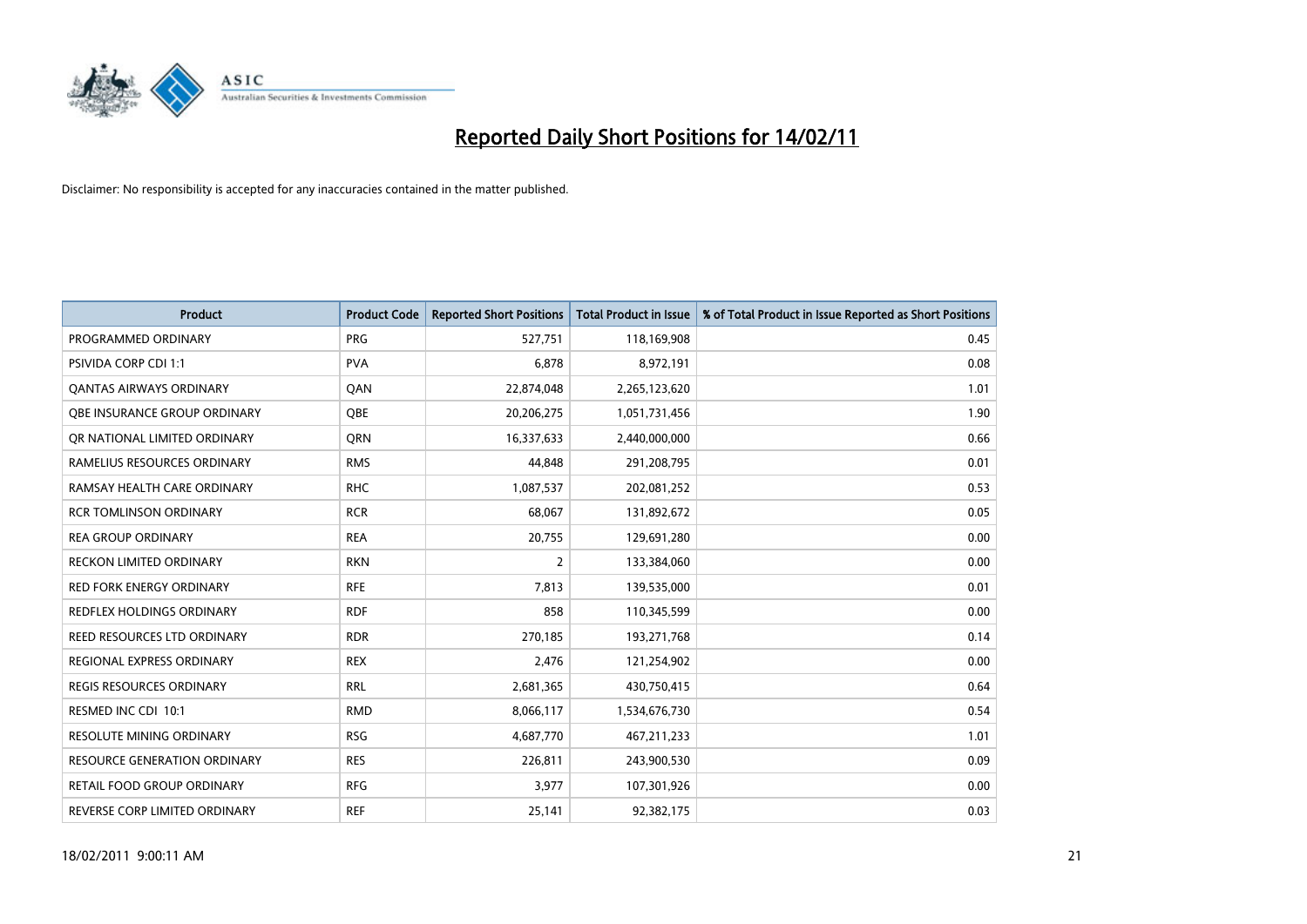

| Product                              | <b>Product Code</b> | <b>Reported Short Positions</b> | Total Product in Issue | % of Total Product in Issue Reported as Short Positions |
|--------------------------------------|---------------------|---------------------------------|------------------------|---------------------------------------------------------|
| <b>REX MINERALS LIMITED ORDINARY</b> | <b>RXM</b>          | 80,000                          | 150,317,460            | 0.05                                                    |
| RHG LIMITED ORDINARY                 | <b>RHG</b>          | 62,334                          | 318,745,978            | 0.01                                                    |
| <b>RIDLEY CORPORATION ORDINARY</b>   | <b>RIC</b>          | 52,887                          | 307,817,071            | 0.02                                                    |
| RIO TINTO LIMITED ORDINARY           | <b>RIO</b>          | 14,012,744                      | 435,758,720            | 3.20                                                    |
| <b>RIVERCITY MOTORWAY STAPLED</b>    | <b>RCY</b>          | 132,000                         | 957,010,115            | 0.01                                                    |
| RIVERSDALE MINING ORDINARY           | <b>RIV</b>          | 1,491,472                       | 236,696,188            | 0.62                                                    |
| <b>ROBUST RESOURCES ORDINARY</b>     | <b>ROL</b>          | 10,591                          | 84,194,097             | 0.01                                                    |
| ROC OIL COMPANY ORDINARY             | <b>ROC</b>          | 8,501,477                       | 713,154,560            | 1.19                                                    |
| <b>RURALCO HOLDINGS ORDINARY</b>     | <b>RHL</b>          | 13,425                          | 55,019,284             | 0.02                                                    |
| RUSSELL HIGH DIV ETF ETF UNITS       | <b>RDV</b>          | 138,791                         | 4,122,136              | 3.37                                                    |
| SAI GLOBAL LIMITED ORDINARY          | SAI                 | 140,005                         | 198,012,813            | 0.06                                                    |
| SALMAT LIMITED ORDINARY              | <b>SLM</b>          | 100,662                         | 159,749,049            | 0.06                                                    |
| SAMSON OIL & GAS LTD ORDINARY        | SSN                 | 736,621                         | 1,680,636,394          | 0.04                                                    |
| SANDFIRE RESOURCES ORDINARY          | <b>SFR</b>          | 72,270                          | 148,309,969            | 0.04                                                    |
| SANTOS LTD ORDINARY                  | <b>STO</b>          | 3,268,378                       | 874,204,299            | 0.34                                                    |
| SARACEN MINERAL ORDINARY             | <b>SAR</b>          | 337,978                         | 492,151,415            | 0.05                                                    |
| SEDGMAN LIMITED ORDINARY             | <b>SDM</b>          | 322,303                         | 207,997,898            | 0.15                                                    |
| SEEK LIMITED ORDINARY                | <b>SEK</b>          | 3,453,690                       | 336,584,488            | 1.03                                                    |
| SENETAS CORPORATION ORDINARY         | <b>SEN</b>          | 756,999                         | 463,105,195            | 0.16                                                    |
| SERVCORP LIMITED ORDINARY            | SRV                 | 133,670                         | 98,440,807             | 0.13                                                    |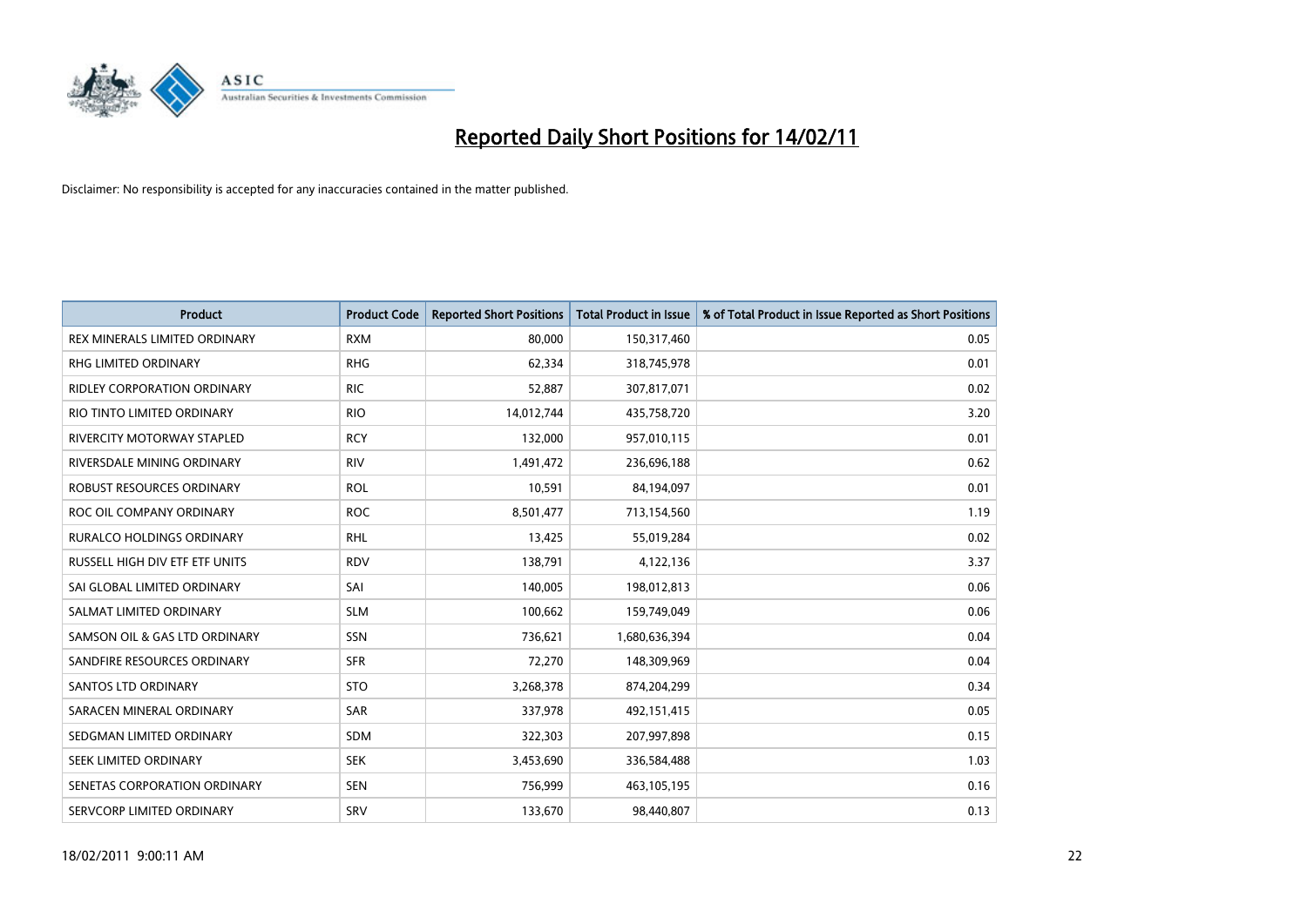

| <b>Product</b>                           | <b>Product Code</b> | <b>Reported Short Positions</b> | Total Product in Issue | % of Total Product in Issue Reported as Short Positions |
|------------------------------------------|---------------------|---------------------------------|------------------------|---------------------------------------------------------|
| SERVICE STREAM ORDINARY                  | <b>SSM</b>          | 344,663                         | 283,418,867            | 0.12                                                    |
| SEVEN GROUP HOLDINGS ORDINARY            | <b>SVW</b>          | 138,787                         | 305,410,281            | 0.05                                                    |
| SIGMA PHARMACEUTICAL ORDINARY            | <b>SIP</b>          | 12,445,305                      | 1,178,626,572          | 1.06                                                    |
| SILEX SYSTEMS ORDINARY                   | <b>SLX</b>          | 239,388                         | 170,123,997            | 0.13                                                    |
| SILVER LAKE RESOURCE ORDINARY            | <b>SLR</b>          | 515,808                         | 178,882,838            | 0.29                                                    |
| SIMS METAL MGMT LTD ORDINARY             | SGM                 | 3,407,718                       | 204,921,757            | 1.68                                                    |
| SINGAPORE TELECOMM. CHESS DEPOSITARY INT | SGT                 | 4,409,531                       | 318,538,714            | 1.38                                                    |
| SKILLED GROUP LTD ORDINARY               | <b>SKE</b>          | 486,556                         | 190,738,408            | 0.26                                                    |
| SKY CITY ENTERTAIN. ORDINARY             | <b>SKC</b>          | 1,707,270                       | 575,114,687            | 0.30                                                    |
| <b>SKY NETWORK ORDINARY</b>              | <b>SKT</b>          | 262,131                         | 389,139,785            | 0.07                                                    |
| SMS MANAGEMENT, ORDINARY                 | <b>SMX</b>          | 183,158                         | 67,661,358             | 0.28                                                    |
| SONIC HEALTHCARE ORDINARY                | <b>SHL</b>          | 3,609,501                       | 388,429,875            | 0.93                                                    |
| SOUL PATTINSON (W.H) ORDINARY            | SOL                 | 29,186                          | 238,640,580            | 0.01                                                    |
| SP AUSNET STAPLED SECURITIES             | <b>SPN</b>          | 6,453,581                       | 2,795,115,439          | 0.23                                                    |
| SPARK INFRASTRUCTURE STAPLED NOTE & UNIT | SKI                 | 10,068,462                      | 1,326,734,264          | 0.76                                                    |
| SPDR 200 FUND ETF UNITS                  | <b>STW</b>          | 8                               | 51,439,159             | 0.00                                                    |
| SPDR S&P/ASX PROP FU ETF UNITS           | <b>SLF</b>          | 25,000                          | 38,000,001             | 0.07                                                    |
| SPECIALTY FASHION ORDINARY               | <b>SFH</b>          | 2,726,011                       | 191,411,121            | 1.42                                                    |
| SPHERE MINERALS LTD ORDINARY             | <b>SPH</b>          | 6,949                           | 171,348,151            | 0.00                                                    |
| SPOTLESS GROUP LTD ORDINARY              | <b>SPT</b>          | 2,760,278                       | 261,070,153            | 1.06                                                    |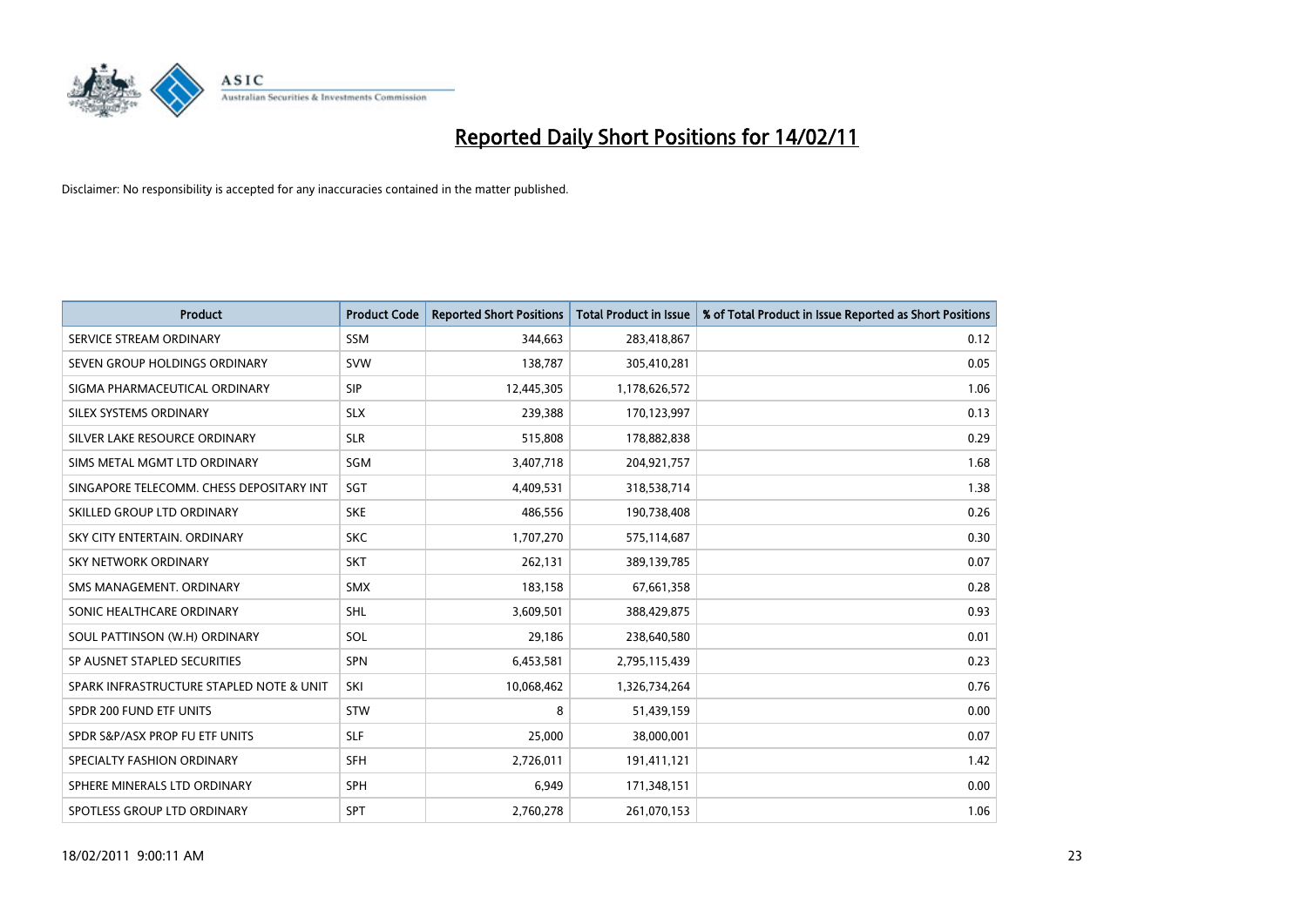

| <b>Product</b>                  | <b>Product Code</b> | <b>Reported Short Positions</b> | <b>Total Product in Issue</b> | % of Total Product in Issue Reported as Short Positions |
|---------------------------------|---------------------|---------------------------------|-------------------------------|---------------------------------------------------------|
| ST BARBARA LIMITED ORDINARY     | <b>SBM</b>          | 3,211,882                       | 325,615,389                   | 0.99                                                    |
| STAGING CONNECTIONS ORDINARY    | <b>STG</b>          | 2,917,189                       | 78,317,726                    | 3.72                                                    |
| STANMORE COAL LTD ORDINARY      | <b>SMR</b>          | 17,231                          | 87,250,738                    | 0.02                                                    |
| STH AMERICAN COR LTD ORDINARY   | SAY                 | 9,200                           | 233,651,371                   | 0.00                                                    |
| STH CRS ELECT ENGNR ORDINARY    | <b>SXE</b>          | 14,781                          | 124,178,939                   | 0.01                                                    |
| STHN CROSS MEDIA ORDINARY       | <b>SXL</b>          | 814,738                         | 378,827,750                   | 0.21                                                    |
| STOCKLAND UNITS/ORD STAPLED     | SGP                 | 10,170,661                      | 2,383,036,717                 | 0.42                                                    |
| STRAITS METALS LTD ORDINARY     | SRO                 | 1,532,589                       | 316, 342, 835                 | 0.48                                                    |
| STRAITS RESOURCES ORDINARY      | SRL                 | 2,451,649                       | 316, 342, 835                 | 0.77                                                    |
| STW COMMUNICATIONS ORDINARY     | SGN                 | 272,324                         | 364,310,964                   | 0.07                                                    |
| SUNCORP GROUP LTD ORDINARY      | <b>SUN</b>          | 4,500,916                       | 1,281,390,524                 | 0.34                                                    |
| SUNDANCE RESOURCES ORDINARY     | SDL                 | 13,200,077                      | 2,711,984,168                 | 0.48                                                    |
| SUNLAND GROUP LTD ORDINARY      | <b>SDG</b>          | 66,762                          | 226,093,183                   | 0.02                                                    |
| SUPER RET REP LTD ORDINARY      | SUL                 | 208,416                         | 129,039,842                   | 0.16                                                    |
| SWICK MINING ORDINARY           | <b>SWK</b>          | 254,615                         | 236,724,970                   | 0.11                                                    |
| SYMEX HOLDINGS ORDINARY         | <b>SYM</b>          | 6,633                           | 125,037,628                   | 0.01                                                    |
| TABCORP HOLDINGS LTD ORDINARY   | <b>TAH</b>          | 1,611,802                       | 684,918,140                   | 0.22                                                    |
| TALENT2 INTERNATION ORDINARY    | <b>TWO</b>          | 7                               | 141,702,125                   | 0.00                                                    |
| <b>TALISMAN MINING ORDINARY</b> | <b>TLM</b>          | 13,542                          | 130,438,627                   | 0.01                                                    |
| TAP OIL LIMITED ORDINARY        | <b>TAP</b>          | 1,257,582                       | 240,967,311                   | 0.53                                                    |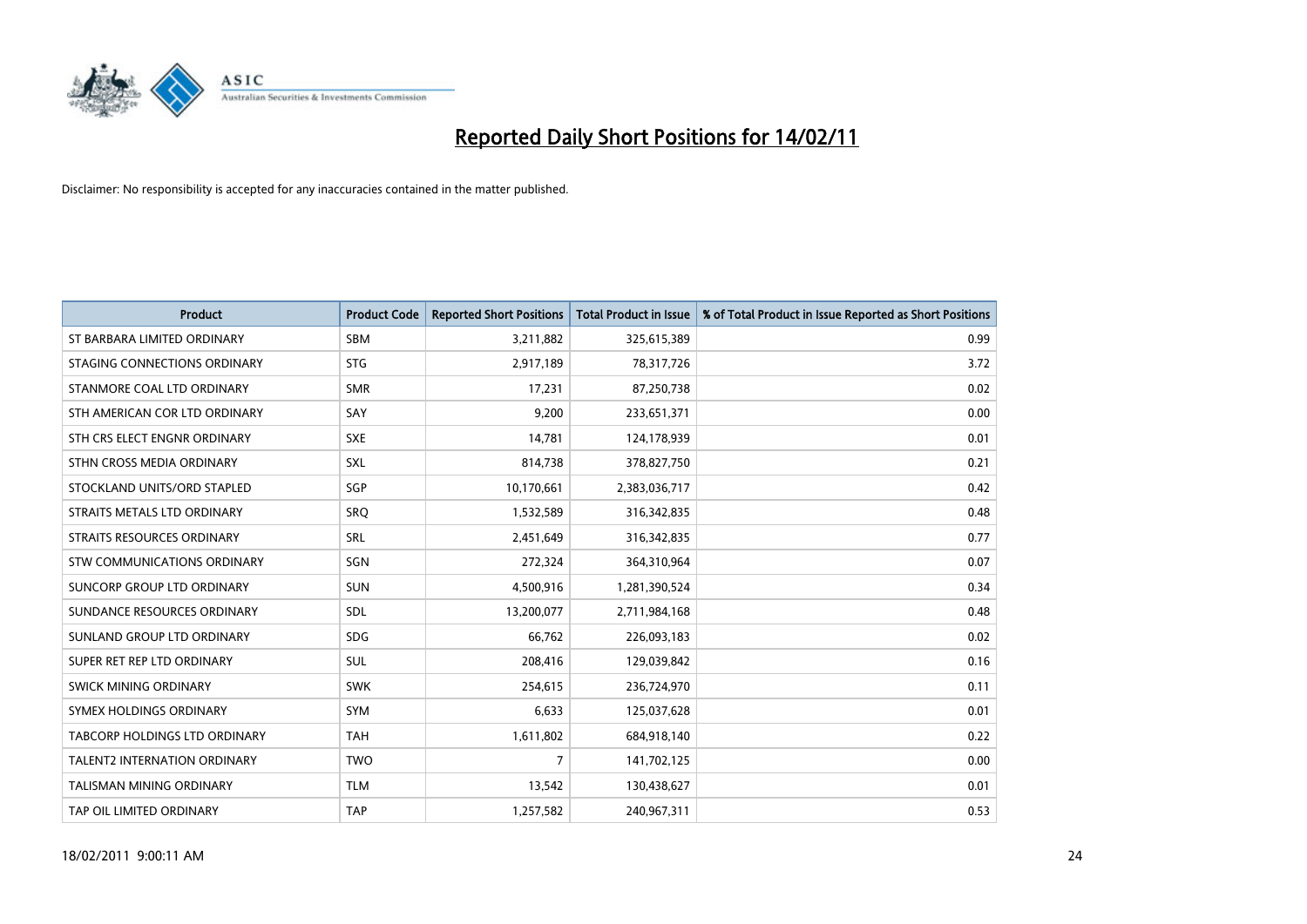

| <b>Product</b>                       | <b>Product Code</b> | <b>Reported Short Positions</b> | <b>Total Product in Issue</b> | % of Total Product in Issue Reported as Short Positions |
|--------------------------------------|---------------------|---------------------------------|-------------------------------|---------------------------------------------------------|
| <b>TASSAL GROUP LIMITED ORDINARY</b> | <b>TGR</b>          | 30,982                          | 146,304,404                   | 0.01                                                    |
| TATTS GROUP LTD ORDINARY             | <b>TTS</b>          | 22,438,775                      | 1,300,888,465                 | 1.73                                                    |
| <b>TELECOM CORPORATION ORDINARY</b>  | <b>TEL</b>          | 19,417,336                      | 1,924,622,088                 | 1.01                                                    |
| TELSTRA CORPORATION. ORDINARY        | <b>TLS</b>          | 49,564,051                      | 12,443,074,357                | 0.38                                                    |
| TEN NETWORK HOLDINGS ORDINARY        | <b>TEN</b>          | 14,168,774                      | 1,045,236,720                 | 1.37                                                    |
| TERANGA GOLD CORP CDI 1:1            | <b>TGZ</b>          | 292,805                         | 149,817,696                   | 0.20                                                    |
| TERRAMIN AUSTRALIA, ORDINARY         | <b>TZN</b>          | 104.300                         | 167,315,574                   | 0.06                                                    |
| TFS CORPORATION LTD ORDINARY         | <b>TFC</b>          | 64,248                          | 228,397,097                   | 0.02                                                    |
| THE REJECT SHOP ORDINARY             | <b>TRS</b>          | 357,112                         | 26,033,570                    | 1.39                                                    |
| THOR MINING PLC CHESS DEPOSITARY     | <b>THR</b>          | 2,307                           | 240,235,256                   | 0.00                                                    |
| THORN GROUP LIMITED ORDINARY         | <b>TGA</b>          | 40,247                          | 129,858,924                   | 0.03                                                    |
| THUNDELARRA EXPLOR, ORDINARY         | <b>THX</b>          | 3,597                           | 153,412,482                   | 0.00                                                    |
| <b>TIGER RESOURCES ORDINARY</b>      | <b>TGS</b>          | 163,189                         | 597,523,151                   | 0.03                                                    |
| TIMBERCORP LIMITED ORDINARY          | <b>TIM</b>          | 90.074                          | 352,071,429                   | 0.02                                                    |
| TISHMAN SPEYER UNITS                 | <b>TSO</b>          | 74,775                          | 338,440,904                   | 0.02                                                    |
| TNG LIMITED ORDINARY                 | <b>TNG</b>          | 4,321                           | 258,055,076                   | 0.00                                                    |
| TOLL HOLDINGS LTD ORDINARY           | <b>TOL</b>          | 15,857,790                      | 706,577,616                   | 2.24                                                    |
| TORO ENERGY LIMITED ORDINARY         | <b>TOE</b>          | 35,404                          | 964,936,676                   | 0.00                                                    |
| <b>TOWER AUSTRALIA ORDINARY</b>      | <b>TAL</b>          | 151,728                         | 419,652,394                   | 0.02                                                    |
| <b>TOWER LIMITED ORDINARY</b>        | <b>TWR</b>          | 690.119                         | 263,603,448                   | 0.26                                                    |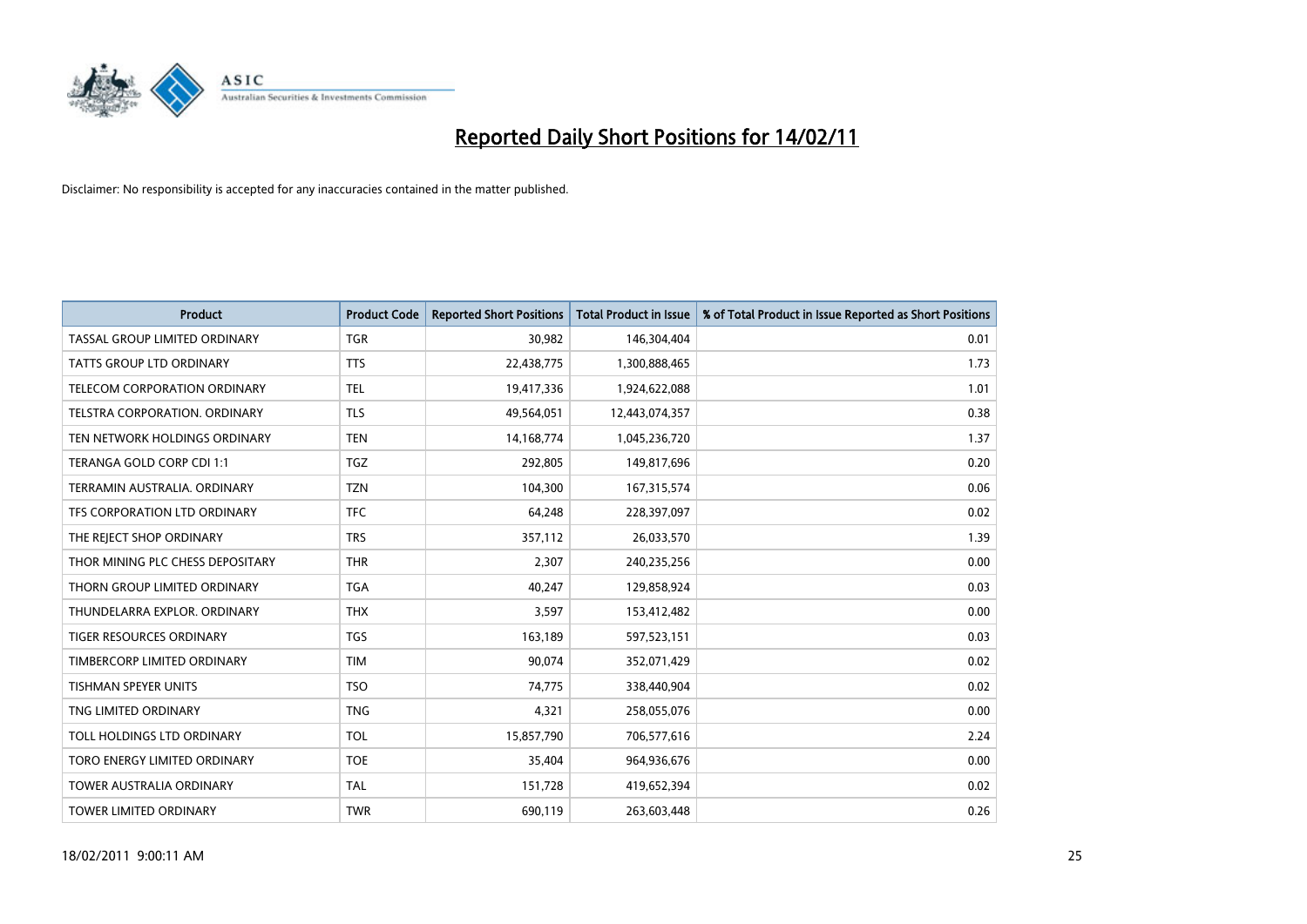

| <b>Product</b>                            | <b>Product Code</b> | <b>Reported Short Positions</b> | <b>Total Product in Issue</b> | % of Total Product in Issue Reported as Short Positions |
|-------------------------------------------|---------------------|---------------------------------|-------------------------------|---------------------------------------------------------|
| TOX FREE SOLUTIONS ORDINARY               | <b>TOX</b>          | 79,371                          | 91,855,500                    | 0.08                                                    |
| TPG TELECOM LIMITED ORDINARY              | <b>TPM</b>          | 3,583,696                       | 775,522,421                   | 0.45                                                    |
| TRANSFIELD SERV INFR STAPLED SECURITIES   | <b>TSI</b>          | 526,571                         | 434,862,971                   | 0.12                                                    |
| TRANSFIELD SERVICES ORDINARY              | <b>TSE</b>          | 847,840                         | 549,715,957                   | 0.15                                                    |
| TRANSPACIFIC INDUST, ORDINARY             | <b>TPI</b>          | 19,792,967                      | 960,638,735                   | 2.06                                                    |
| TRANSURBAN GROUP TRIPLE STAPLED SEC.      | <b>TCL</b>          | 1,716,433                       | 1,441,290,633                 | 0.11                                                    |
| TRINITY GROUP STAPLED SECURITIES          | <b>TCO</b>          | 3,419                           | 231,701,539                   | 0.00                                                    |
| TROY RESOURCES NL ORDINARY                | <b>TRY</b>          | 18,646                          | 87,565,323                    | 0.02                                                    |
| UGL LIMITED ORDINARY                      | <b>UGL</b>          | 5,562,537                       | 166,028,705                   | 3.36                                                    |
| UNILIFE CORPORATION CDI US PROHIBITED     | <b>UNS</b>          | 258,626                         | 272,744,111                   | 0.08                                                    |
| UXC LIMITED ORDINARY                      | <b>UXC</b>          | 480,689                         | 305,789,718                   | 0.15                                                    |
| VALAD PROPERTY GROUP STAPLED US PROHIBIT. | <b>VPG</b>          | 4,055,666                       | 115,108,116                   | 3.51                                                    |
| <b>VDM GROUP LIMITED ORDINARY</b>         | <b>VMG</b>          | 64,728                          | 193,127,749                   | 0.04                                                    |
| <b>VENTURE MINERALS ORDINARY</b>          | <b>VMS</b>          | 74,632                          | 220,943,592                   | 0.03                                                    |
| VIRGIN BLUE HOLDINGS ORDINARY             | <b>VBA</b>          | 19,141,949                      | 2,210,197,600                 | 0.85                                                    |
| <b>VISION GROUP HLDGS ORDINARY</b>        | <b>VGH</b>          | 78,000                          | 73,583,806                    | 0.11                                                    |
| <b>VITA GROUP LTD ORDINARY</b>            | <b>VTG</b>          | 75,190                          | 142,499,800                   | 0.05                                                    |
| VITERRA INC CDI 1:1                       | <b>VTA</b>          | 3,828                           | 68,629,939                    | 0.01                                                    |
| VNGD US TOTAL MARKET CDI 1:1              | <b>VTS</b>          | 2,124                           | 388,002                       | 0.55                                                    |
| WASABI ENERGY LTD. ORDINARY               | <b>WAS</b>          | 643,548                         | 2,112,307,864                 | 0.03                                                    |